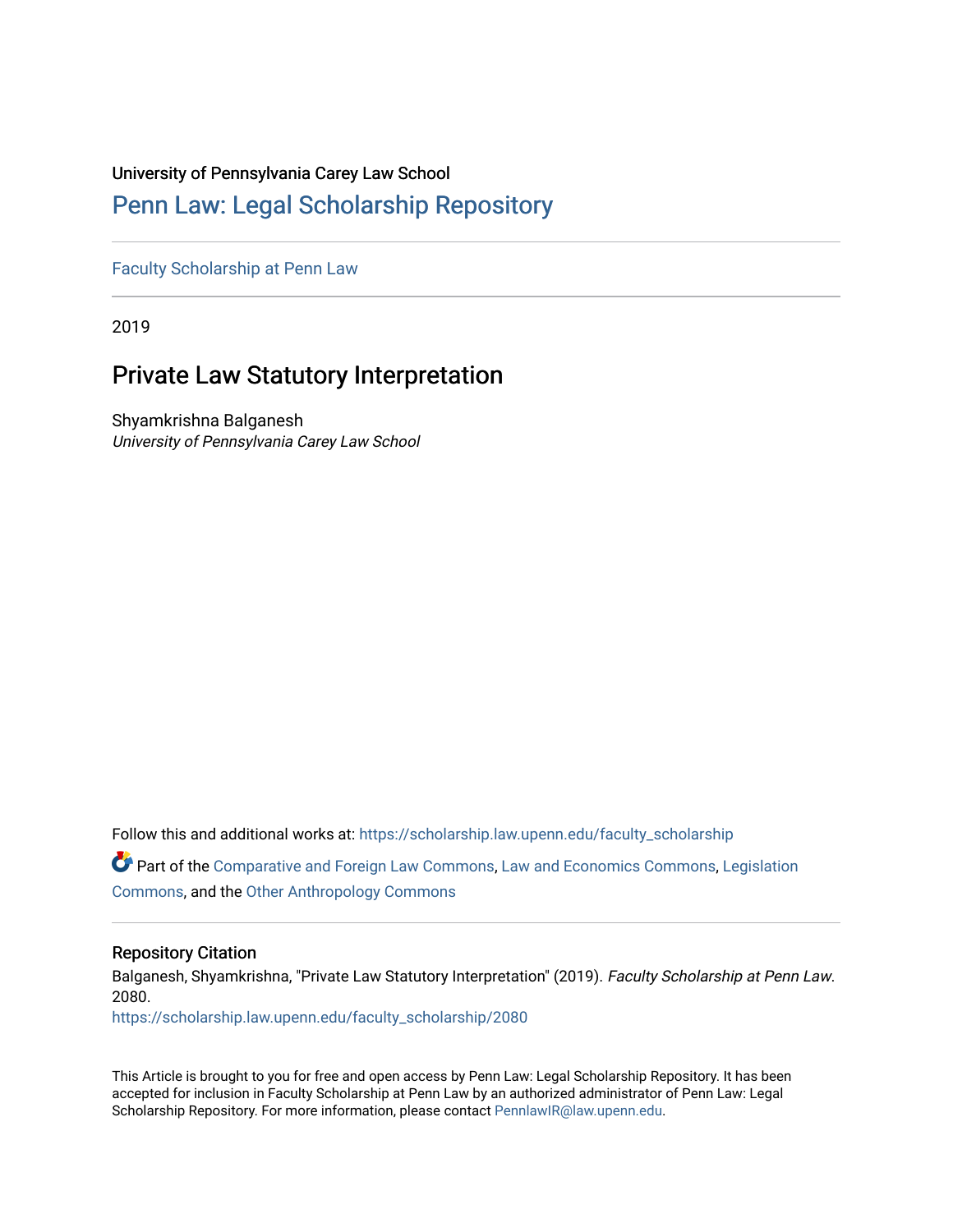#### SHYAMKRISHNA BALGANESH\*

## INTRODUCTION

While scholars routinely question the normative significance of the distinction between public law and private law, few—if any—question its conceptual basis. Put in simple terms, private law refers to bodies of legal doctrine that govern the horizontal interaction between actors, be they individuals, corporate entities, or on occasion the state acting in its private capacity.<sup>1</sup> Public law on the other hand refers to doctrinal areas that deal with vertical interaction between the state and non-state actors, wherein the state exerts a direct and overbearing influence on the shape and course of the law.<sup>2</sup> The latter is epitomized by the areas of constitutional law, administrative law, and criminal law, while the areas of contract law, tort law, property law, and the law of unjust enrichment exemplify the former.

Underlying this basic distinction is an important institutional dimension. Most areas that are treated as exemplifying private law are areas of the common law, meaning that they are judge-made in origin. Common law rules continue to be policed and developed by courts incrementally, from within the context of individual disputes.<sup>3</sup> Consequently, private law and the common law are routinely treated as synonymous and analytically coterminous with each other. While this characterization may have had few

<sup>\*.</sup> Professor of Law, University of Pennsylvania Law School. Many thanks to Yun-chien Chang and Richard Epstein for organizing the symposium on "Convergence and Divergence in Private Law" at NYU.

<sup>1.</sup> *See, e.g.*, Hanoch Dagan & Avihay Dorfman, *Just Relationships*, 116 COLUM. L. REV. 1395, 1397 n.2 (2016); Michel Rosenfeld, *Rethinking the Boundaries Between Public Law and Private Law for the Twenty First Century: An Introduction*, 11 INT'L J. CONST. L. 125, 125–26 (2013).

<sup>2.</sup> *See, e.g.*, Hanoch Dagan & Avihay Dorfman, *Just Relationships*, 116 COLUM. L. REV. 1395, 1397 n.2 (2016); Michel Rosenfeld, *Rethinking the Boundaries Between Public Law and Private Law for the Twenty First Century: An Introduction*, 11 INT'L J. CONST. L. 125, 125–26 (2013).

<sup>3.</sup> *See* MELVIN A. EISENBERG, THE NATURE OF THE COMMON LAW 4–7 (1988).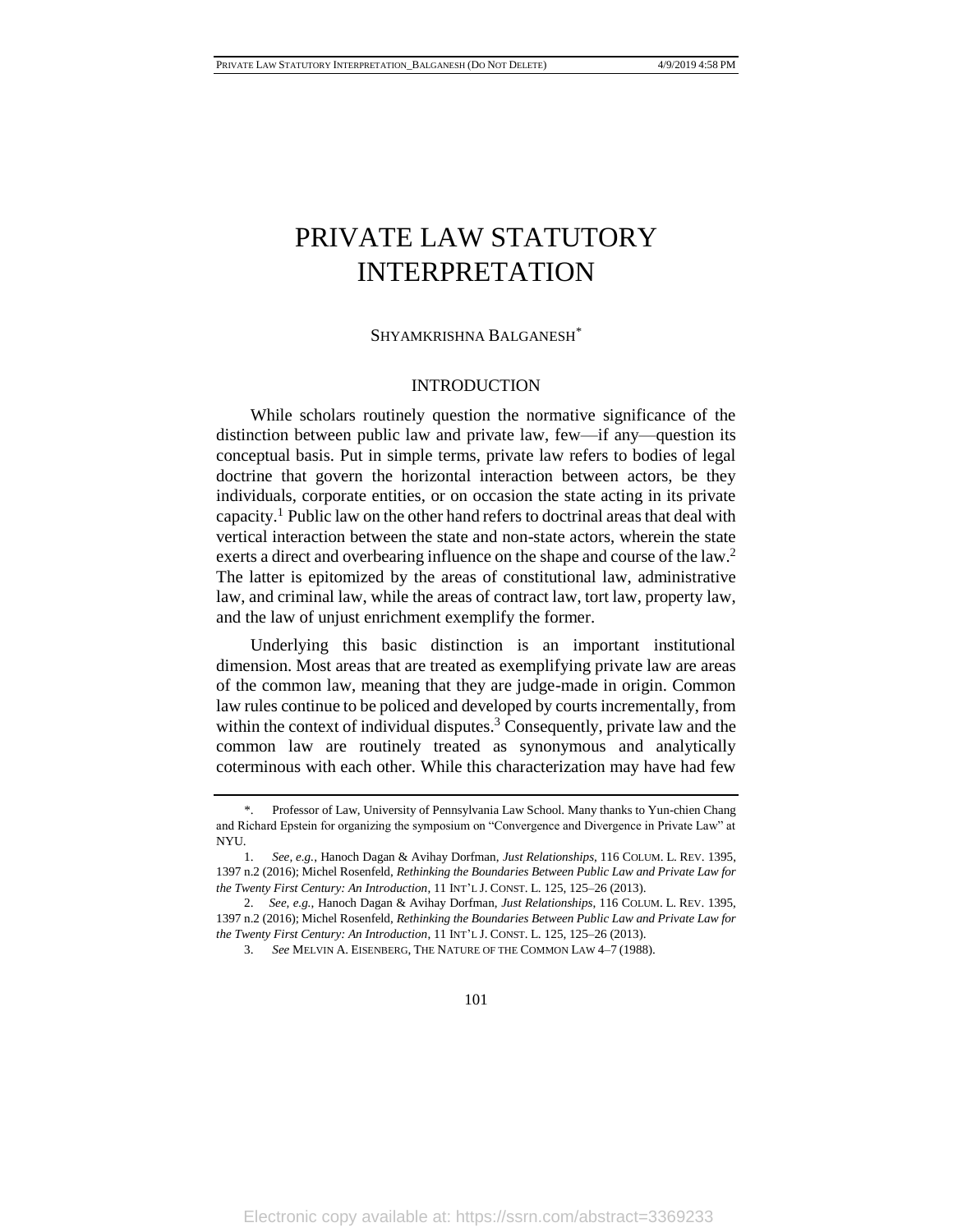problems in simpler times, the emergence of the modern administrative state has served to render it grossly misleading in important respects.

Treating private law as subsumed entirely within the common law has produced a critical blindspot for private law thinking. It causes discussions of private law to overlook the role of the legislature in governing horizontal legal interactions.<sup>4</sup> In numerous areas, statutory intervention has come to supplement and modify common law rules. Indeed, several domains of horizontal interaction between private actors are today governed entirely by statutory law. While this neglect is for the most part seen in all common law countries, in the context of the U.S. it has come to be further entrenched by an influential development in post-World War II legal thinking that has given it a superficial structural legitimacy. And this is the reality that under the influence of the Legal Process school of thinking, the subjects of "legislation" and "statutory interpretation" have come to be understood and theorized as public law subjects. By prioritizing form over substance and thus focusing on the institutional origin of the law rather than on its substantive content, this public law approach to legislation today dominates American legal thinking in a way that has served to turn private law's legislative blindspot into a serious threat to the very analytical significance of private law thinking.

This Essay is an attempt to describe the basis and consequences of the disconnect between private law and legislation, both for private law theorizing and legal thinking more generally. It does so by focusing on "private law statutes," legislation (and legislative provisions) that creates or modifies rights and obligations between parties in their private capacities. Private law statutes do more than merely create private causes of action. While they create private cases, they do so on the basis of principles that are specific to the horizontal interaction between parties, rather than entirely for public-regarding policy reasons. While statutes in the areas traditionally identified as private law remain obvious examples, the category extends to altogether new domains as well.

Private law statutes are today well known in the U.K. (and numerous

<sup>4.</sup> For prior efforts to identify this shortcoming, see T.T. Arvind & Jenny Steele, *Introduction: Legislation and the Shape of Tort Law*, *in* TORT LAW AND THE LEGISLATURE: COMMON LAW, STATUTE AND THE DYNAMICS OF LEGAL 1, 1 (T.T. Arvind & Jenny Steele eds., 2012); Kit Barker, *Private Law: Key Encounters with Public Law*, *in* PRIVATE LAW: KEY ENCOUNTERS WITH PUBLIC LAW 1, 6 (Kit Barker & Darryn Jensen eds. 2013). For what is to date the only discussion of this in the U.S. context, see Jeffrey A. Pojanowski, *Private Law in the Gaps*, 82 FORDHAM L. REV. 1689, 1691 (2014).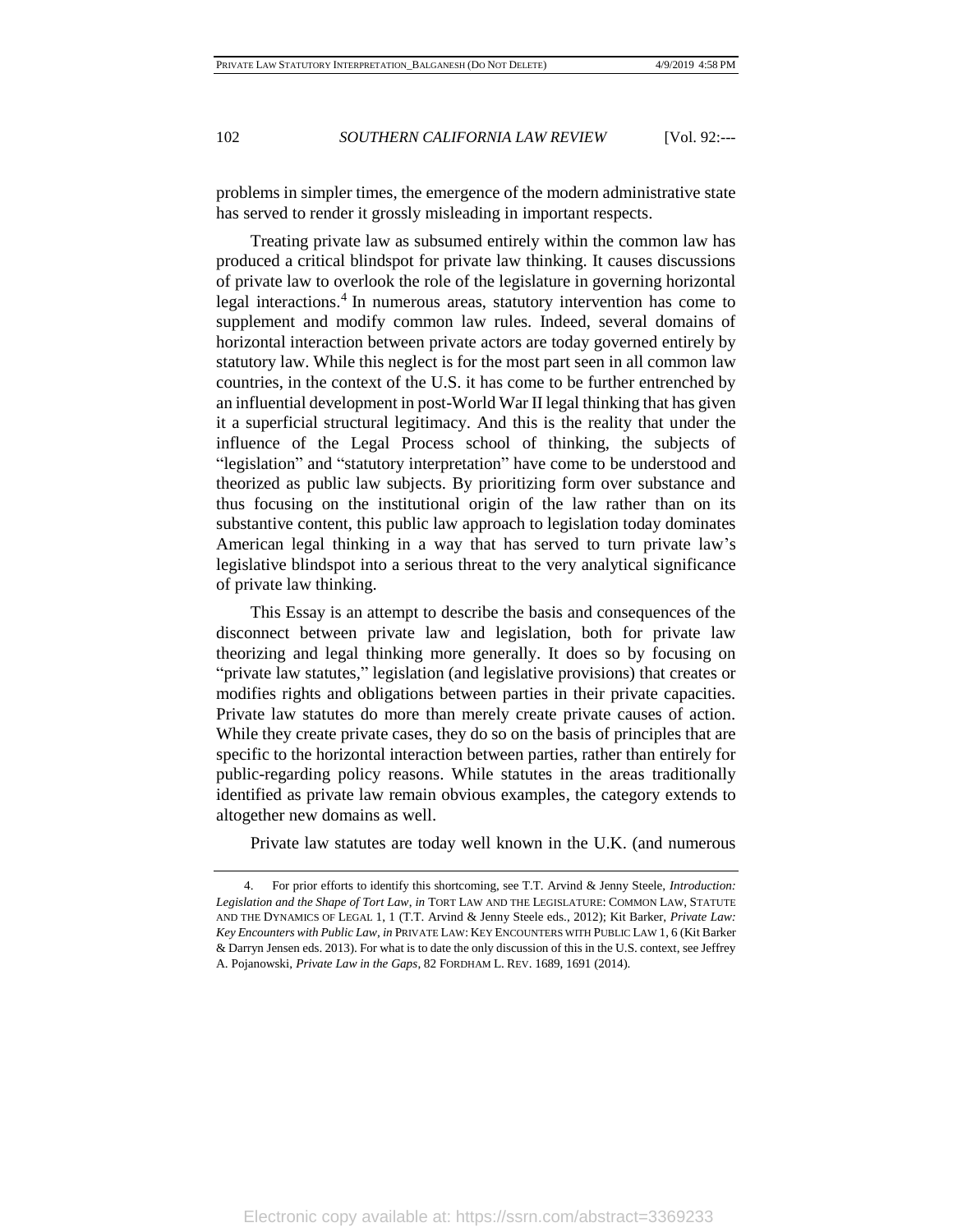other common law jurisdictions that follow the U.K. model<sup>5</sup>), where statutory interpretation is far from being regarded as a purely public law subject. Courts (and increasingly scholars) in these jurisdictions remain willing to interpret and understand these statutes using private law principles and ideas, without necessarily allowing considerations of form, structure, and policy to override substance. This presents an interesting contrast to the U.S., where courts and scholars take the public law orientation of a statute for granted and search exclusively for public policy considerations in interpreting it, despite its content. <sup>6</sup> The contrast—between what is best described as *private law statutory interpretation* and *public law statutory interpretation—*offers helpful lessons for how American legal thinking might reorient its approach to statutory interpretation in order to recognize the distinctiveness of private law statutes.

Part I begins with an overview of the dominant approach to legislation and statutory interpretation in the U.S., which views the subject as a public law area. Part II then introduces the idea of private law statutes and private law statutory interpretation. It describes the operation and significance of private law statutes in the U.K. and contrasts the approach to interpretation that courts adopt in interpreting them with the approach adopted by U.S. courts on similar issues. Part III then moves to the prescriptive and offers a few tentative suggestions for how U.S. courts might develop an approach to interpreting private law statutes and provisions.

#### I. STATUTORY INTERPRETATION AS PUBLIC LAW IN THE U.S.

While the subjects of "legislation" and "statutory interpretation" had been in existence in American legal scholarship since the nineteenth century, they remained significantly under-theorized until the middle of the twentieth century. <sup>7</sup> To classical legal thinkers (that is, the "Legal Formalists") legislation was at best an imperfect source of law, given its political (and therefore unprincipled) overtones.<sup>8</sup> And to the Legal Realists who came after

<sup>5.</sup> Examples in this category include Australia, New Zealand, Canada, India, Singapore and other members of the Commonwealth, consisting mostly of prior British colonies. *See generally* Howard W. Leichter, *The Patterns and Origins of Policy Diffusion: The Case of the Commonwealth*, 15 Comp. Pol. 223, (1983).

<sup>6.</sup> Pojanowski, *supra* note 4, at 1692 ("much scholarship on statutory interpretation, a field that has also witnessed great theoretical development, considers itself to be operating in the realm of public law.").

<sup>7.</sup> For a useful account of this revival, see generally Philip P. Frickey, *From the Big Sleep to the Big Heat: The Revival of Theory in Statutory Interpretation*, 77 Minn. L. Rev. 241 (1992) (discussing the development of scholarship in legislation).

<sup>8.</sup> Thomas C. Grey, *Langdell's Orthodoxy*, 45 U. PITT. L. REV. 1, 34 (1983); Christopher Columbus Langdell, *Dominant Opinions in England During the Nineteenth Century in Relation to*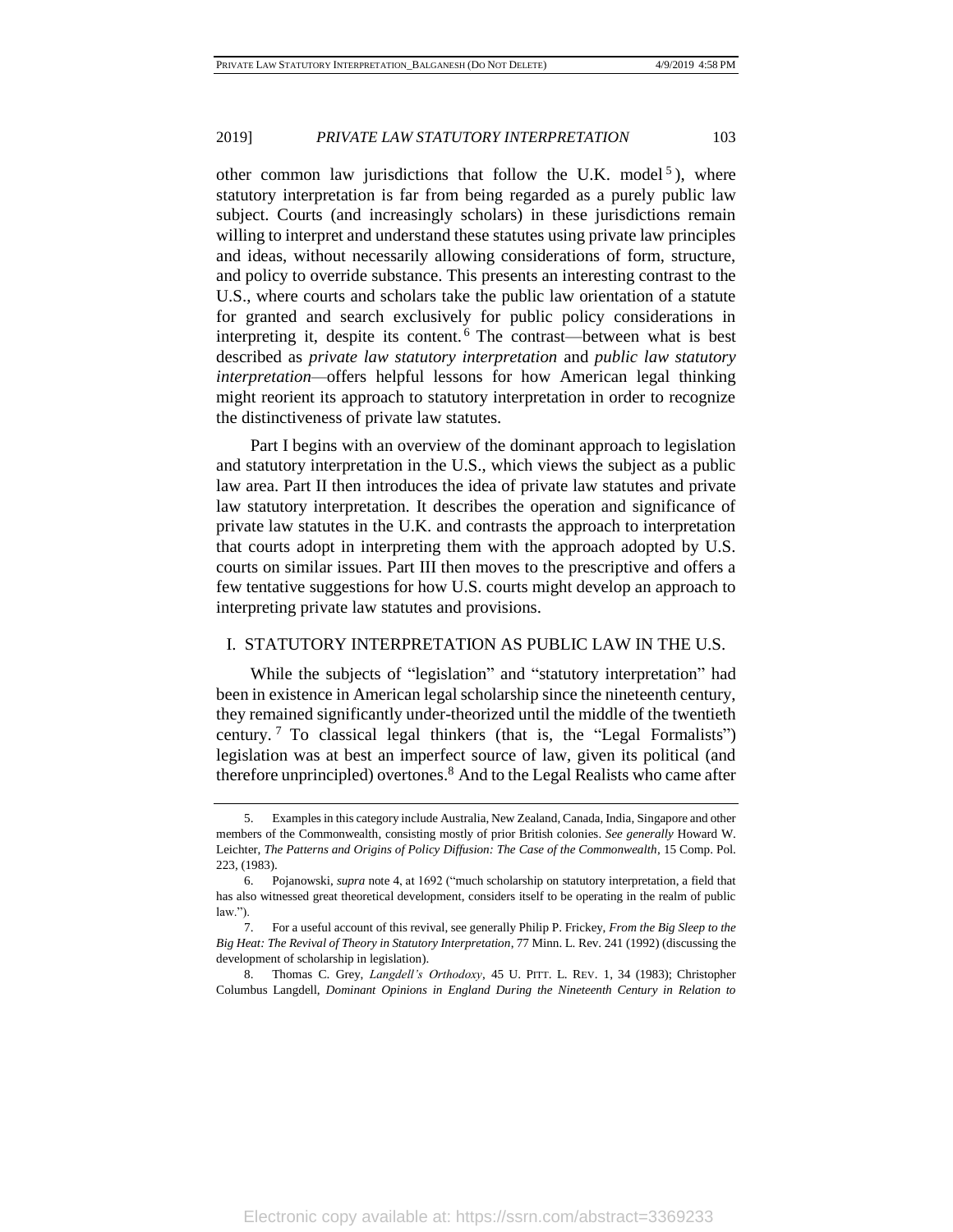them, statutory interpretation promoted a variety of post-hoc rationalizations that masked the indeterminacy of legal doctrine.<sup>9</sup>

All of this changed with the advent of the Legal Process school of thinking, developed and advanced by Henry M. Hart, Jr. and Albert Sacks, which sought to develop the central insights of the Realists but grounded it in a structural theory about law-making and state institutions.<sup>10</sup> The Legal Process approach is routinely described as one of the most influential approaches to "public law" in American history, and as having charted the direction of public law thinking for several generations.<sup>11</sup> Describing it as a "theoretical watershed in [American] statutory interpretation," Bill Eskridge notes how Legal Process thinking advocated looking beyond statutory text and legislative history in interpreting legislation.<sup>12</sup> Implicit in their theory, according to Eskridge, was a recognition that statutory interpretation ought to be guided by a "public values analysis"—a set of public law based background principles that guide the interpreter.<sup>13</sup> Central to the idea of public values is the recognition that the law is driven by conceptions of justice and the common good, rather than individualist or private considerations unique to any individual or group.<sup>14</sup> The Legal Process approach to statutory interpretation proved to be enormously influential in the American context, post-World War II.

Critical to Legal Process thinking, especially in its application to legislation, was the belief that underlying every statute was an overarching collectivist "policy" or common purpose.<sup>15</sup> This policy or purpose was worth discerning, explicating, and applying during the interpretive process—even at the cost of other variables. Speaking of Hart's own theory of statutory

*Legislation as Illustrated by English Legislation, or the Absence of It, During That Period*, 19 HARV. L. REV. 151, 152–53 (1906).

<sup>9.</sup> Karl N. Llewellyn, *Remarks on the Theory of Appellate Decision and the Rules or Canons About How Statutes Are to Be Construed*, 3 VAND. L. REV. 395, 400 (1950); Jerome Frank, *Words and Music: Some Remarks on Statutory Interpretation*, 47 COLUM. L. REV. 1259, 1266 (1947).

<sup>10.</sup> *See generally* HENRY M. HART, JR. & ALBERT SACKS, THE LEGAL PROCESS: BASIC PROBLEMS IN THE MAKING AND APPLICATION OF THE LAW (William N. Eskridge & Philip P. Frickey eds., 1994) (discussing development of a theory of legal decision-making, particularly with respect to public law).

<sup>11.</sup> William N. Eskridge, Jr., *Public Values in Statutory Interpretation*, 137 U. PA. L. REV. 1007, 1012 (1989).

<sup>12.</sup> *Id.* at 1012–13.

<sup>13.</sup> *Id.* at 1012.

<sup>14.</sup> *Id.* at 1008 ("[p]ublic values appeal to conceptions of justice and the common good, not to the desires of just one person or group.").

<sup>15.</sup> *See* HART & SACKS, supra note 10, at 3; William N. Eskridge, Jr. & Philip P. Frickey, *The Making of* The Legal Process, 107 HARV. L. REV. 2031, 2043 (1994).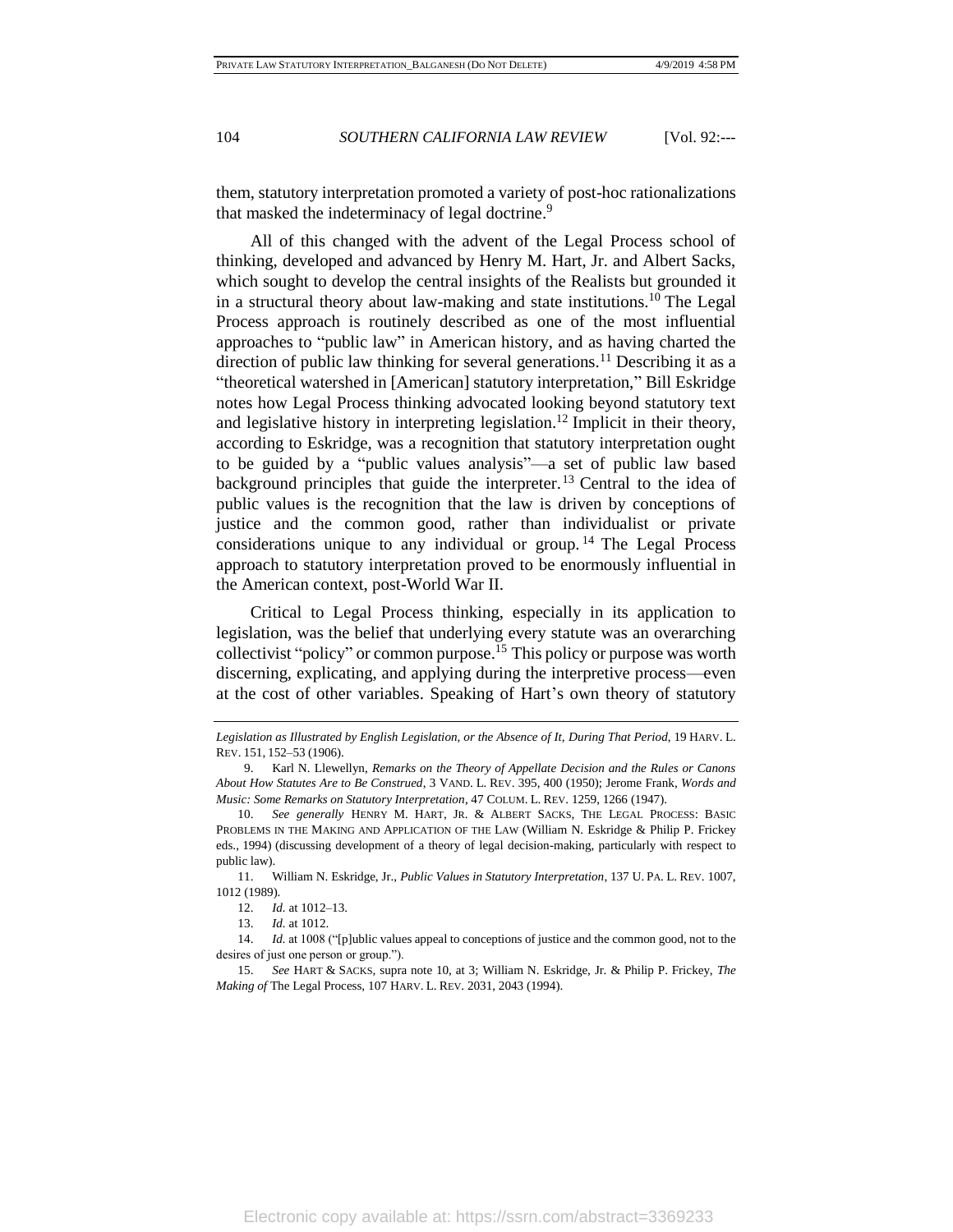interpretation, two theorists of Legal Process thus note that he "preferred practical, dynamic, policy-oriented applications of statutes over legalistic, static, linguistic-oriented or history-oriented interpretations."<sup>16</sup> He also took the view that legislative interventions in statutes could form arbitrary starting points, such that background principles could be legitimately sacrificed.<sup>17</sup>

This last point is particularly important for the analysis here, since it suggests a few things of importance about this approach to statutory interpretation. It tells us that an overarching "policy," understood as the overall purpose behind the statute, takes precedence over unarticulated background principles, which merely represent the means needed to achieve the purpose. The distinction between policy and principles is a well-known if complicated one, made famous by Ronald Dworkin. Dworkin understood a policy in terms of the law's overall goals, which were usually externally defined, in contrast to principles, which to him were to be derived from within the law and its commitment to justice, fairness, or morality.<sup>18</sup> The distinction is of some significance to private law theories, wherein principles deriving from the horizontal interaction between the parties are seen as just as important (if not of greater normative import) than the policy goals at hand.

Fidelity to an identified legislative policy was therefore the overarching ideal of the Legal Process approach to interpretation. Quite naturally, this also meant ignoring any principles enmeshed in the substantive content of the law, when in conflict with such policy. The working of this public law approach to interpretation is best captured by the first example that Hart and Sacks use to illustrate their theory: "The Case of the Spoiled Cantaloupes."<sup>19</sup> While not offered (by them) as an illustration for statutory interpretation, its deployment of the statute effectively captures this policy-focused thinking within the domain of interpreting and applying legislation. Drawn as it was from the context of an actual set of opinions, it also aptly illustrates the approach to legislation that had become entrenched by the time of their writing.

In 1930, Congress passed a federal law known as the Perishable

<sup>16.</sup> Eskridge, Jr. & Frickey, *supra* note 15, at 2038.

<sup>17.</sup> William N. Eskridge & Philip P. Frickey, *An Historical and Critical Introduction to* The Legal Process, *in* HART & SACKS, *supra* note 10, at lxxx (drawing these conclusions from a detailed review of Hart's notes and papers).

<sup>18.</sup> *See* RONALD DWORKIN, TAKING RIGHTS SERIOUSLY 82 (1977); Ronald Dworkin, *The Model of Rules*, 35 U. CHI. L. REV. 14, 23 (1967).

<sup>19.</sup> HART & SACKS, *supra* note 10, at 10.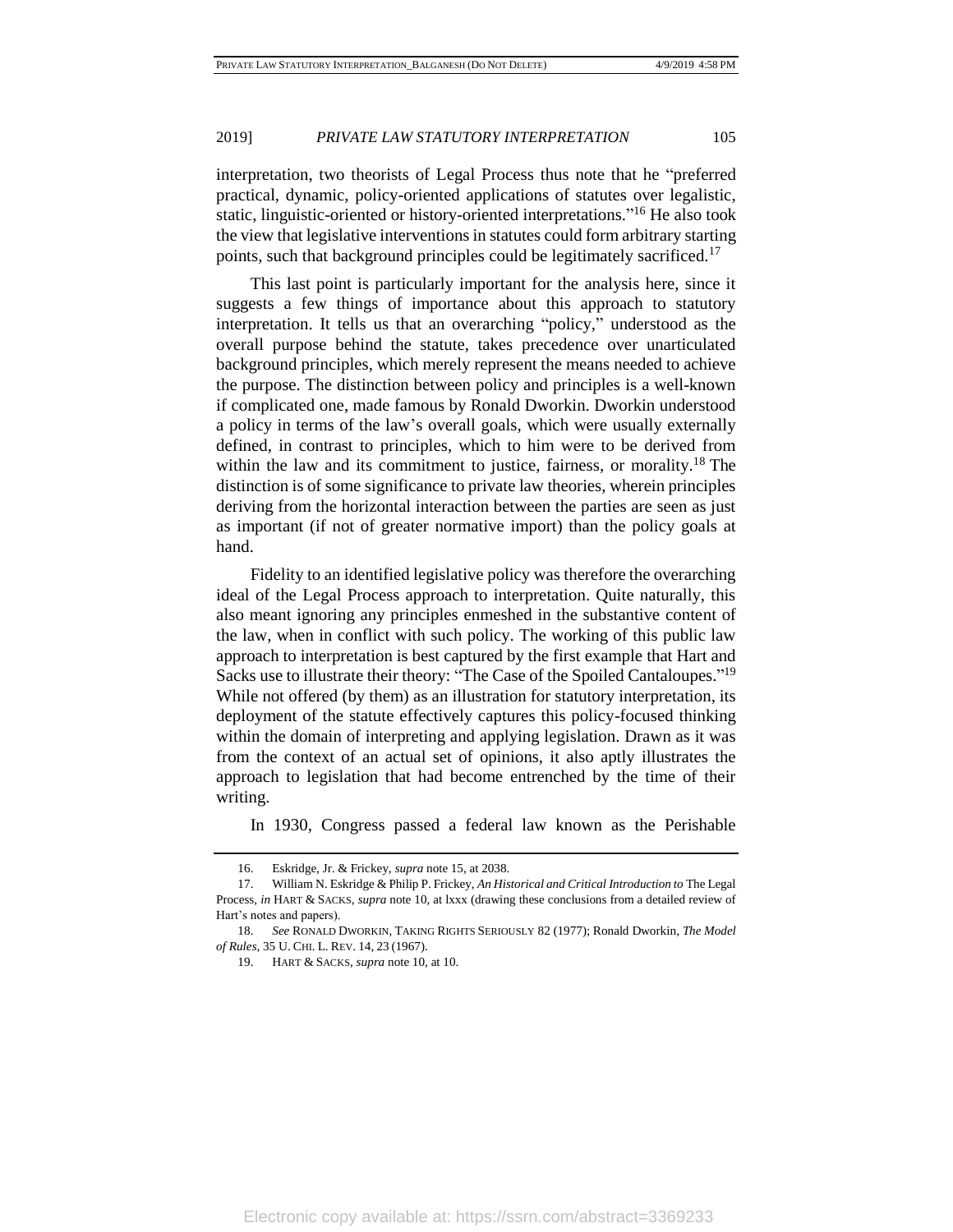Agricultural Commodities Act (PACA).<sup>20</sup> Its principal provision made it unlawful for "any dealer to reject or fail to deliver in accordance with the terms of the contract without reasonable cause any perishable agricultural commodity" that had been entered into interstate commerce.<sup>21</sup> Structurally, it was therefore a law that was parasitic on (state) contract law and the terms of the contract. A depression-era legislation, PACA was enacted to protect vendors of perishable commodities against unfair dealings by receivers, who had the ability to hold the vendors hostage given the perishable nature of the goods at issue.<sup>22</sup> As a piece of economic legislation, PACA was therefore designed to produce a more efficient and egalitarian marketplace. Yet at the same time, it was also a piece of contract law, in that it merely added a federal remedy for the breach by simply providing that a violation will result in "liab[ility] to the person or persons injured thereby for the full amount of damages  $\dots$  sustained in consequence of such violation."<sup>23</sup>

Hart and Sacks use the case L. Gillarde Co. v. Joseph Martinelli &  $Co.$ <sup>24</sup> that employed the PACA to illustrate their theory. The case involved a contract for the supply of cantaloupes of a certain quality, sold under the terms "[R]olling [A]cceptance [F]inal." When the vendor supplied them, the recipient rejected them claiming that they were not of the specified quality since they had been infected with rot, and the dispute that arose was whether the rejection was lawful.<sup>25</sup> The vendor began the action by filing a complaint with the Department of Agriculture, which ruled that the recipient had no right of rejection.<sup>26</sup> The recipient then took the matter to the federal courts. The district court treated the case as a simple contract law dispute and applied the traditional principles of the law of sales. On that basis, it concluded that the rejection was lawful since a rolling acceptance merely required the recipient to accept responsibility for any in-transit damage or deterioration. When the goods were not as described in the contract, the implied warranties of description and quality were violated, which allowed for the rejection. $27$ 

25. Joseph Martinelli & Co. v. L. Gillarde Co., 73 F. Supp. 293, 294–95 (D. Mass. 1947).

<sup>20.</sup> 7 U.S.C. §§ 499a–499s (2017).

<sup>21.</sup> *Id.* § 499b(2).

<sup>22.</sup> For an overview, see J.W. Looney, *Protection for Sellers of Perishable Agricultural Commodities: Reparation Proceedings and the Statutory Trust Under the Perishable Agricultural Commodities Act*, 23 U.C. DAVIS L. REV. 675 (1990).

<sup>23.</sup> 7 U.S.C. § 499e (a) (2017).

<sup>24.</sup> 169 F.2d 60, 60 (1st Cir. 1948).

<sup>26.</sup> *Id.* at 294.

<sup>27.</sup> *Martinelli*, 73 F. Supp. at 296.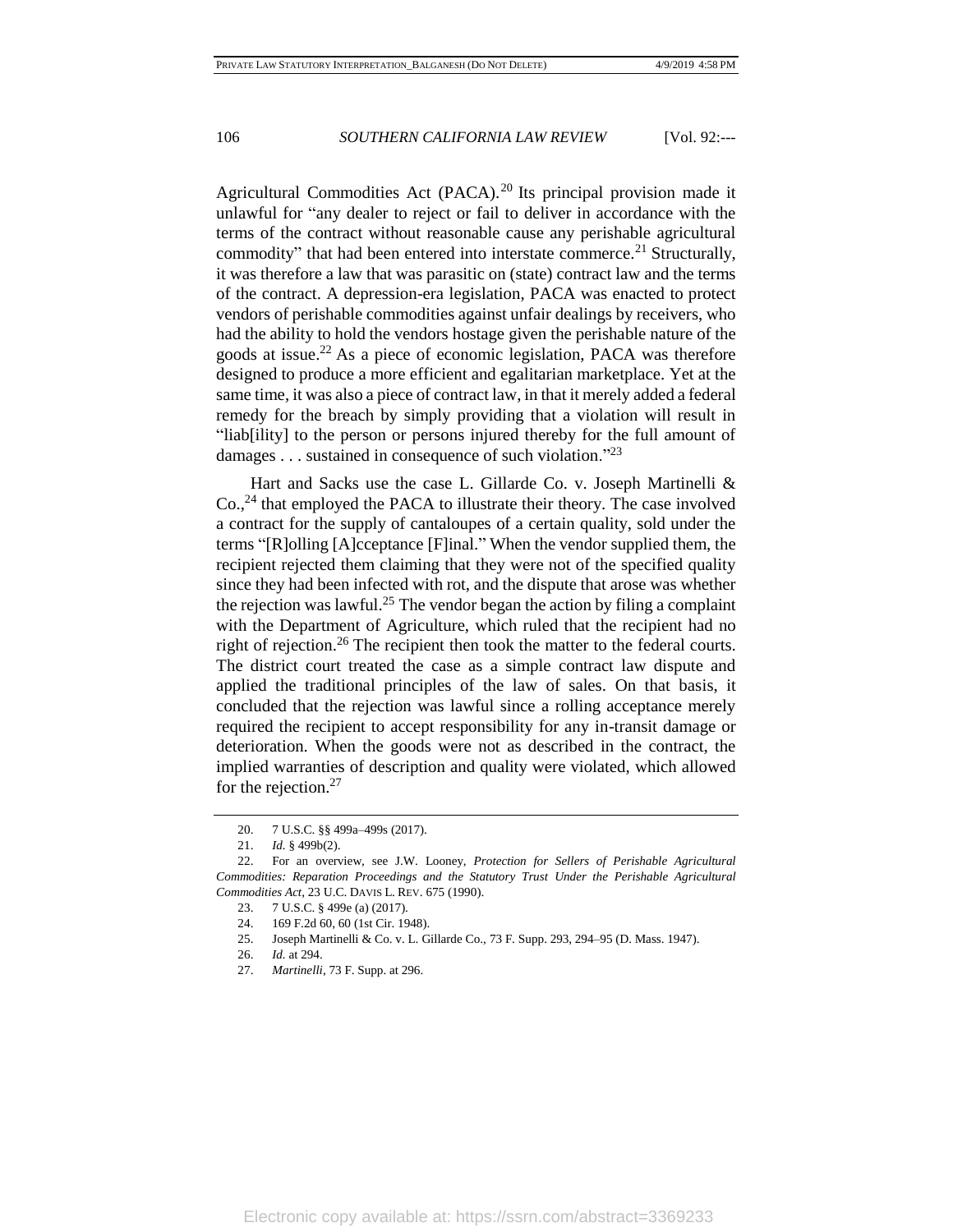On appeal, at first the Court of Appeals reversed the district court—but on purely contract law grounds—finding that under the express terms of the contract, the recipient's right to reject had been waived.<sup>28</sup> Instead, it concluded that in light of the breach of warranties, the recipient was entitled to no more than a claim for damages sustained from the breach.<sup>29</sup> After the appellate court's decision however, the respondent filed a petition for rehearing, which was supported by the Department of Agriculture in an amicus brief. The Department advanced an interpretation of the statute that consciously underplayed the role of general contract law. Instead, it argued that as a matter of public policy, the court ought to be more aware of how rejections of perishable commodities impacted the market for them. In specific, it emphasized that the court was to pay attention to the "rejection evil," which "was one of the principal factors which led to the enactment of the" PACA.<sup>30</sup>

Somewhat surprisingly, the Court of Appeals gave in and reconsidered its decision. In its new opinion, it adopted an interpretation of the statute that in many ways showcases the Legal Process-driven public law approach. The new opinion said nothing of traditional contract law principles as it once had, and instead focused on discerning the "intent[ion]" behind the statute, which was the court's term for the overall purpose and policy which had motivated its passage.<sup>31</sup> The court bought the argument that the rejection "evil" was of paramount importance, and accordingly signed on to the Department's interpretation, reversing its own decision on the availability of a damages remedy.<sup>32</sup>

While Hart and Sacks use the case to illustrate the working of their overall theory of institutional settlement in the law, it is also a useful lesson in the approach to statutes and legislation that they advance in the course of their theory—and which has since come to dominate American thinking since. The straightforward private law question of whether a party was entitled to seek damages for non-performance even after wrongfully rejecting the goods (discounting for the loss occurring from that wrongful rejection) was rendered altogether irrelevant by a collectivist policy consideration that had to do with the overall regulation of the market. It wasn't that the court sought to balance the parties' private considerations

32. *Id.*

<sup>28.</sup> L. Gillarde Co. v. Joseph Martinelli & Co., 168 F.2d 276, 280–81 (1st Cir. 1948).

<sup>29.</sup> *Id.*

<sup>30.</sup> HART & SACKS, *supra* note 10, at 56–57 (reproducing portions from the brief filed by the Department).

<sup>31.</sup> L. Gillarde Co., 169 F.2d at 61.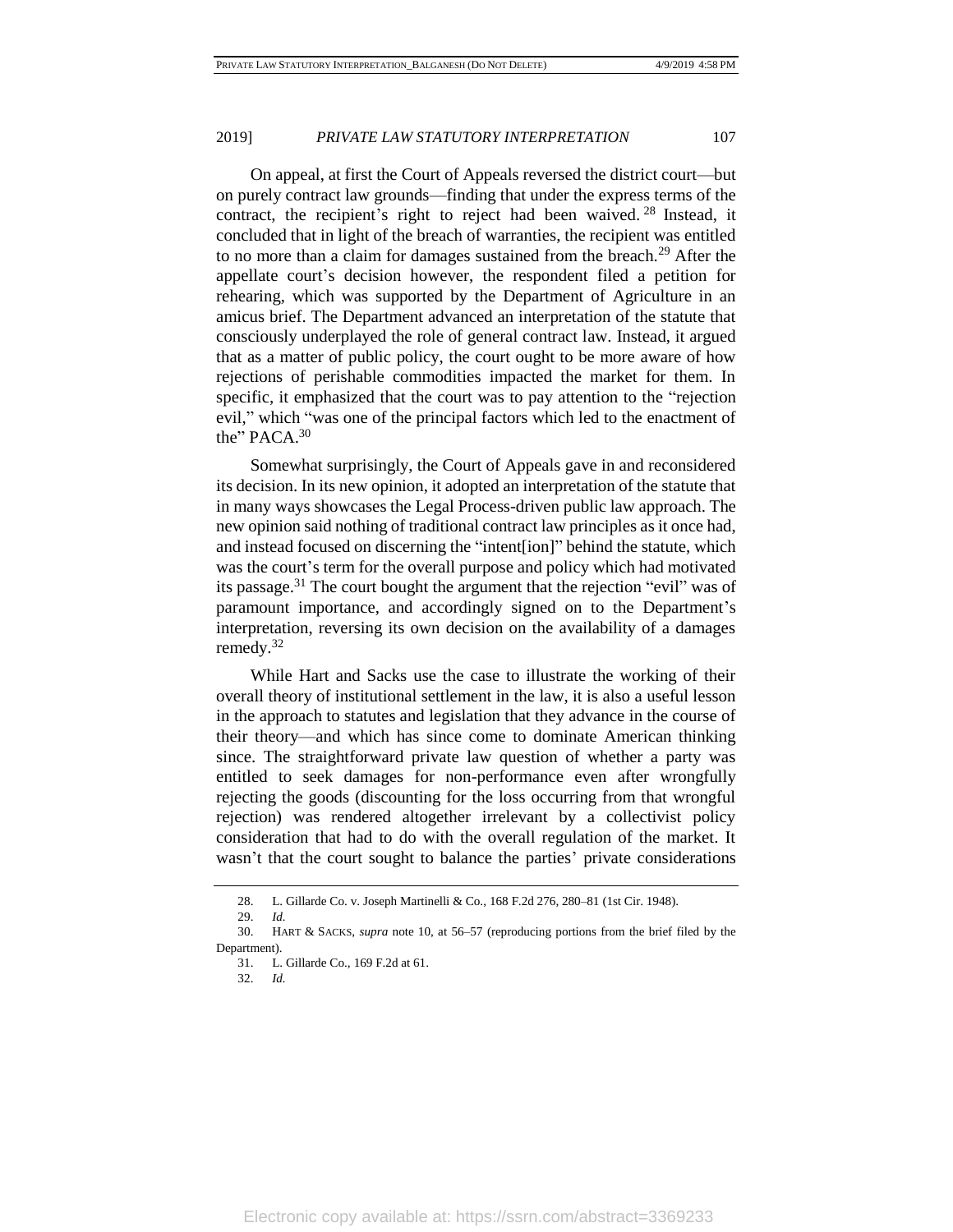against broader public ones, but instead that it allowed the latter to eviscerate the need for the former altogether. Principles of basic contract law would have had the court focus on the parties' contractual intent and/or whether the contractual consideration covered the claim at issue. Yet none of that now mattered to the court once the public purpose behind the statute was seen to be paramount.

The case epitomizes the public law approach to statutory interpretation that has since taken hold of American legal thinking. The approach makes obvious (and perfect) sense when the underlying substance of the legislation is collectivist in orientation, such as it is with regulatory enactments. All the same, when it involves horizontal interactions—most commonly in the form of private causes of action—those interactions are seen as adding nothing of normative import at all to the legislation. Instead, they are seen as mere means to the overall public end.

With the elimination of federal general common law by *Erie*, <sup>33</sup> most U.S. federal legislation has come to be understood almost exclusively in public law terms. The pervasiveness of this approach is best captured by the following observations of the Supreme Court in a 1950s decision interpreting the provisions of a labor statute:

Statutes may be called public because the rights conferred are of general application, while laws known as private affect few or selected individuals or localities. . . . [The] distinction between public and private law is less sharp and significant in this country, where one system of law courts applies both, than in the Continental practice which administers public law through a system of courts separate from that which deals with private law questions. . . . Perhaps in this country the most usual differentiation is between the legal rights or duties enforced through the administrative process and those left to enforcement on private initiative in the law courts. . . .

Federal law has largely developed and expanded as public law in this latter sense. *It consists of substituting federal statute law applied by administrative procedures in the public interest in the place of individual suits in courts to enforce common-law doctrines of private right.*<sup>34</sup>

The Court's language here is telling and vividly showcases the two core points previously made: (i) statutory law—especially federal law—is public

<sup>33.</sup> Erie R.R. v. Tompkins, 304 U.S. 64, 78 (1938) ("[t]here is no federal general common law.").

<sup>34.</sup> Garner v. Teamsters, Chauffeurs & Helpers Local Union, 346 U.S. 485, 494–95 (1953) (Jackson, J.) (emphasis added). It is worth noting that the Court's observations in this quote appear analytically unsophisticated and conclusory in nature. Yet, they likely reflect the dominant understanding of the time, given the confidence with which the pronouncement was made.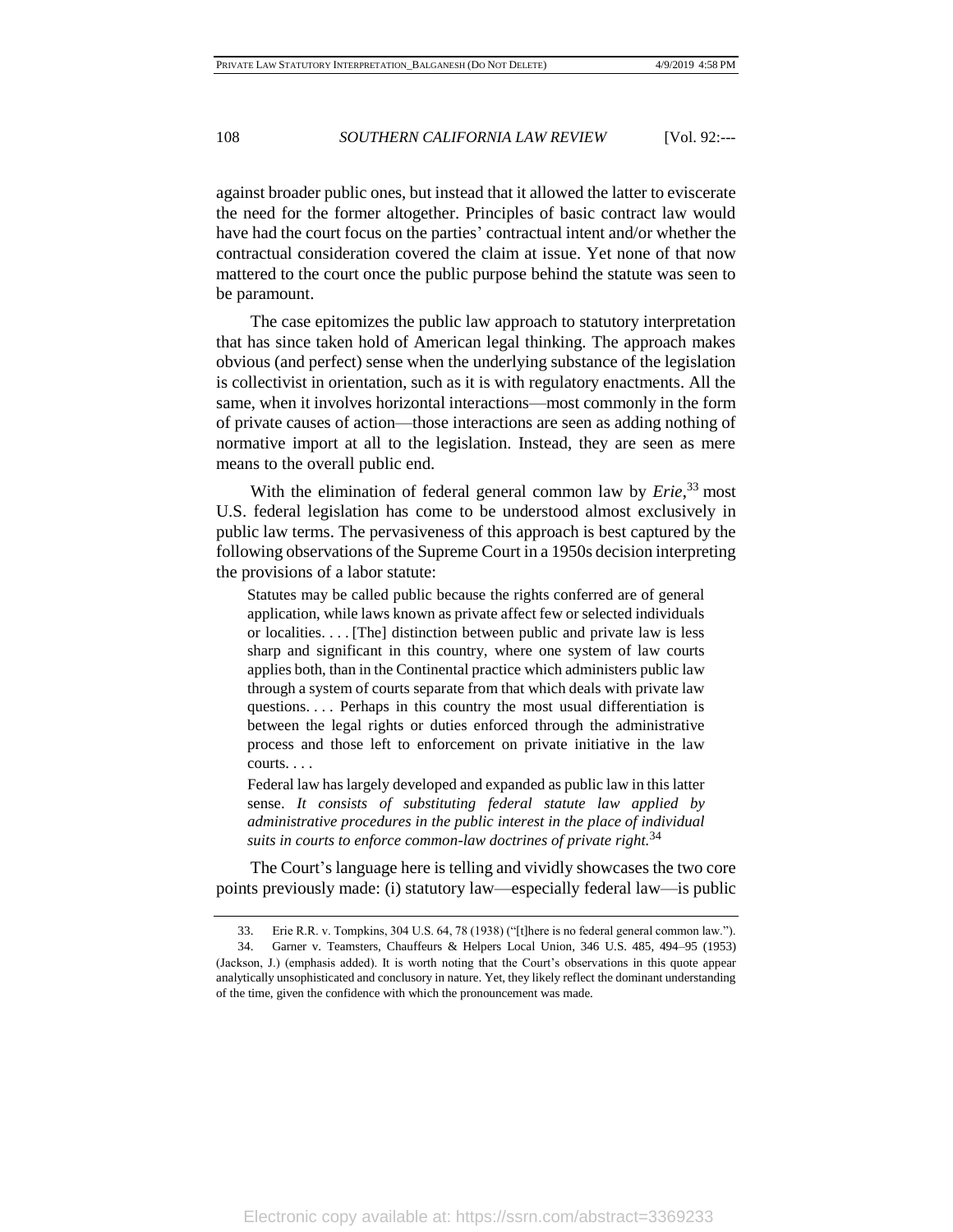law, and (ii) public (interest and) policy is paramount in the construction and understanding of these statutes. Principles take a veritable backseat.

#### II. PRIVATE LAW STATUTORY INTERPRETATION

The idea of statutory law as public law regardless of its substantive content is today well ensconced in American legal thinking. While public law thinking is principally responsible for this reality, American private law scholars share a good deal of responsibility for it as well. In limiting their focus principally to private law doctrine produced through the common law method, private law scholars have done surprisingly little to challenge the dominance of the public law view of statutes. This despite the abundance of what are best described as "private law statutes:" legislative enactments on private law subjects (i.e., those dealing with the horizontal interaction between parties) that seek to influence and mold the relationship between parties using principles specific to their horizontal interaction rather than entirely through collectivist ideals.

Ironically, private law statutes are today far more common in non-U.S. common law jurisdictions including the U.K., the birthplace of the common law. And while courts and scholars in these jurisdictions do not refer to such statutes by that name, they nonetheless understand, interpret, and apply them in a way that is faithful to their substantive (i.e., private law) content without defaulting into an overly deferential search for a collectivist legislative policy. The remainder of this Part explores the divergence between U.S. and non-U.S. thinking (i.e., statutory interpretation) on the issue, even within the common law world. It does so by examining how courts approach the interpretation of a U.K. statute that is self-consciously within an area traditionally defined as private law (contract law); and then looking to another area (copyright law) that has in the U.S. come to be understood as public law, in contrast to the U.K. where it is implicitly treated as a private law subject and comparing the interpretive approaches of U.S. and U.K. courts therein.

An important caveat about line drawing is in order before proceeding further. The term "private law statute" refers not just to statutes that are entirely private law focused but also to provisions within otherwise sprawling statutes where this private law orientation manifests itself. A more precise term for these provisions might be "private law provisions," yet to avoid a multiplicity of terms the former is used to cover the latter as well. Situations involving private law provisions within broader statutes present their own set of line drawing and classificatory complexities, which this paper does not address. In particular, the issue of how to deal with statutes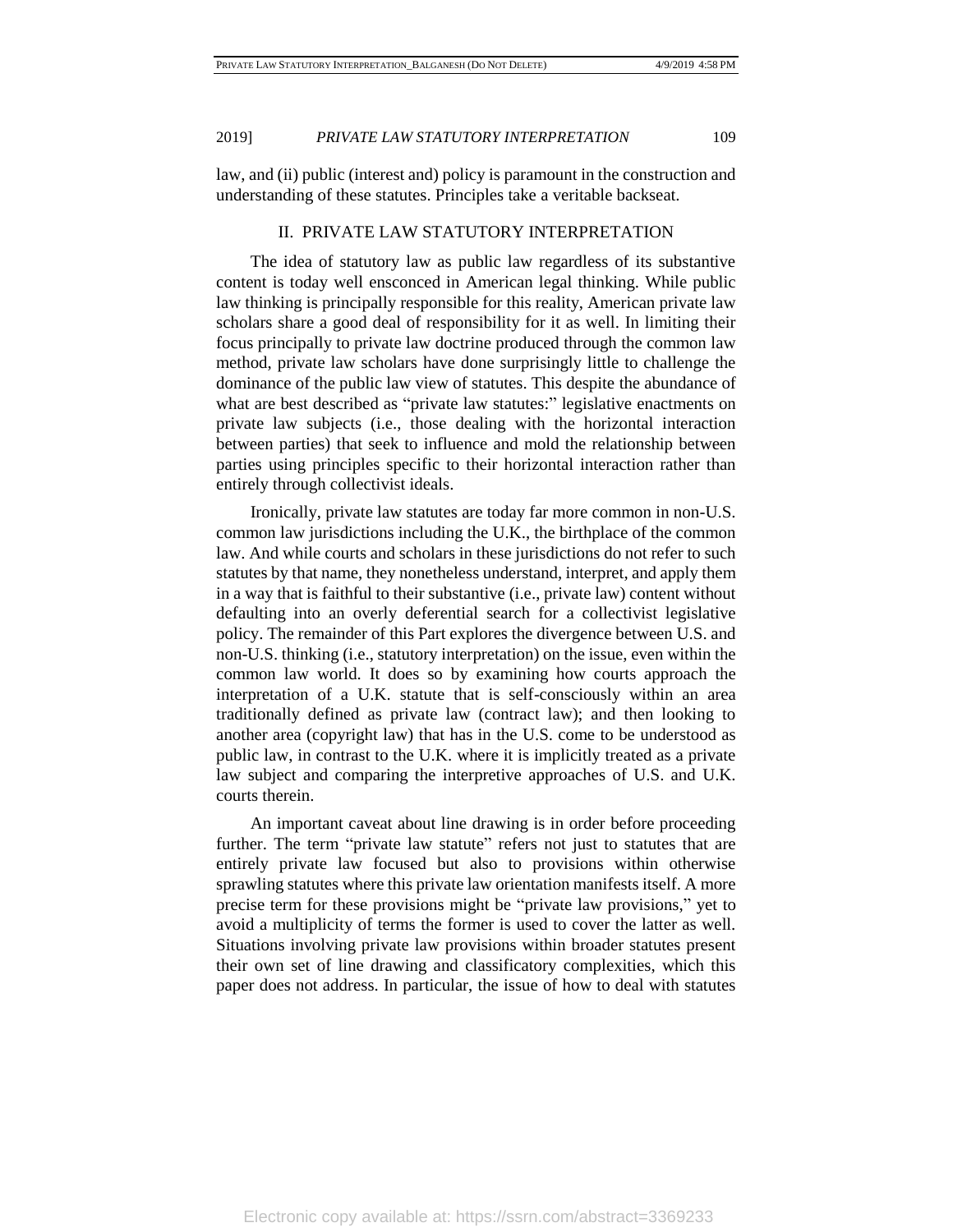that are principally regulatory and policy-driven in their orientation, but then deploy private law thinking to realize their policy goals, presents its own set of questions about the desirability of this public law/private law synthesis and the effect of this interaction on the normative values that each body of thought brings to the statute.

#### A. THE [U.K.] CONTRACT (RIGHTS OF THIRD PARTIES) ACT OF 1999

A bedrock principle in the common law of contracts has long been the doctrine of privity. <sup>35</sup> The doctrine was understood as precluding third parties—who were not party to the actual contract—from being able to enforce the contract, even if they had been expressly identified as such.<sup>36</sup> The logic for this prohibition was tied to the rule that non-parties obtained neither benefits nor burdens from a contract that could be legally enforced.<sup>37</sup> In due course it also came to be tied up with the idea of contractual consideration, such that some courts justified the prohibition on the basis that the third party had given no consideration to the original contracting parties to justify the conferral of enforceable rights on it.<sup>38</sup>

Over the years, the principle was seen as unduly restrictive and of little practical utility, especially in situations where all the parties involved had actively wanted a third party to take some benefit from the contract. This was especially true in cases involving maritime contracts, where parties consciously try to extend contractual benefits to third parties involved in the transportation chain. English common law courts thus began to craft tailored exceptions to the general rule and in their decisions openly noted the impracticality of the prohibition, when applied as a bright line rule.<sup>39</sup>

<sup>35.</sup> For an overview of privity, see Robert Merkin, *Historical Introduction to the Law of Privity*, *in* PRIVITY OF CONTRACT 1–18 (Robert Merkin ed., 2000). The fundamental nature of the doctrine was famously echoed by Viscount Haldane in Dunlop Pneumatic Tyre Co. v. Selfridge Ltd. [1915] AC 847 (HL) 853 (appeal taken from Eng.)

<sup>36.</sup> This rule was known as the "third party rule." *See* Stephen A. Smith, *Contracts for the Benefit of Third Parties: In Defense of the Third Party Rule*, 17 OXFORD J. LEGAL. STUD. 643, 644 (1997).

<sup>37.</sup> For a defense of the rule, see *id.* at 645–49.

<sup>38.</sup> *Id.* at 644 (separating the "third party rule" and the "consideration rule"); Merkin, *supra* note 35, at 10–12.

<sup>39.</sup> *See*, *e.g.*, Pyrene Co. v. Scindia Navigation Co. [1954] 2 QB 402 at 425–26 (Eng.) ("finding it would have made no sense to hold that a shipowner was not liable for goods not loaded when he was not a party in a contract between a buyer and seller of those goods"); New Zealand Shipping Co. v. Sattherwaite Ltd. [1975] AC 154 (PC) ("holding that a shipping company was able to gain the benefit of exemption from liability for damage to goods shipped even though it was not explicitly a party to the contract between a manufacturer and purchaser and even though the contract did not specify consideration on the shipping company's part in exchange for such liability exemption because the consideration was implied to be the performance of shipping services"); K.H. Enterprise v. Pioneer Container [1994] 2 All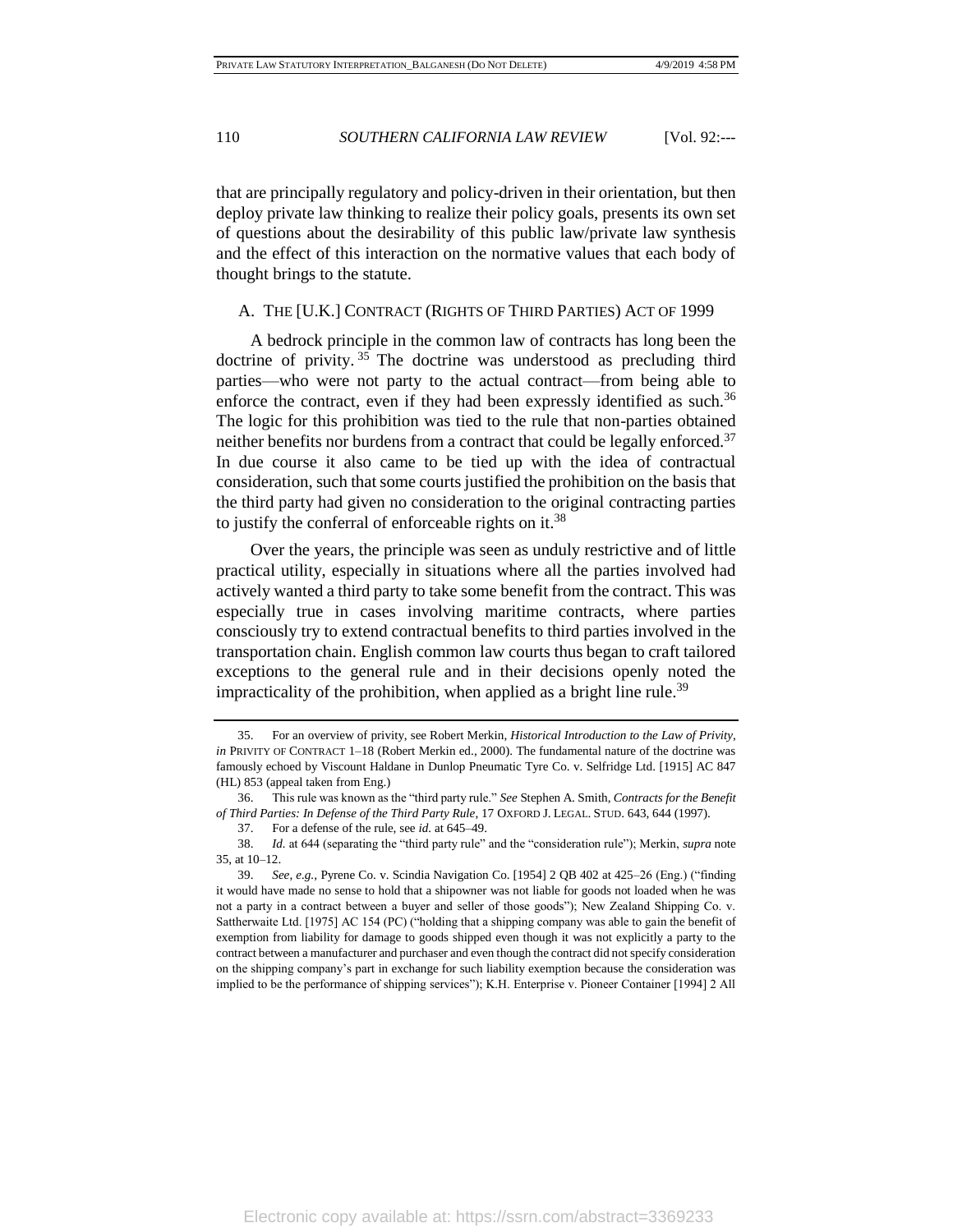After years of deliberation, Parliament enacted the Contract (Rights of Third Parties) Act in 1999, based on the Law Revision Commission's study of the topic and its recommendations for reform through legislation.<sup>40</sup> The principal aim of the law was to relax the rigidity of the privity rule for third party beneficiaries. A short statute (of ten sections), its principal provision is Section 1(1), which allows a third party to enforce a term of a contract "in his own right" if the contract either expressly allows for such enforcement or purports to confer a benefit on him.<sup>41</sup>

A few things are noteworthy about the statute and its passage. Despite having clear commercial effects on different sectors of the economy, in its actual framing the entire statute is sector neutral and couched in the abstract language of contract law doctrine. Further, this is so despite the Commission study on which it was based, which conducted an elaborate survey of the need for the law from the perspective of various market sectors.<sup>42</sup>

Despite dealing with contract law, an area traditionally classified as private law, the statute could have been understood and interpreted in either public law or private law terms. Under the public law rubric (characteristic of Legal Process thinking), it could have been understood as a piece of economic legislation directed at facilitating contractual arrangements commonly seen in certain sectors—such as the shipping and transportation industries—and therefore reflecting a grand bargain of sorts that balances the multiple interests at issue. Then, when an interpretive question arises a court would treat the bargain as the starting point for its identification of a policy and arrive at an interpretation aligned with that policy and purpose. The Court of Appeals' second opinion in the *Gillarde* case is a prime example of how this might have happened, perhaps even inviting the intervention of federal agencies dealing with contractual arrangements, such as the Federal Trade Commission (FTC).

By contrast, in the private law approach, the statute would be

ER 250 (PC), 1–17 (appeal taken from H.K.) ("finding by reference to bailment law that an owner of goods could sue a sub-contracted shipping company for lost goods even though the owner did not have privity of contract with the shipping company, but also finding that the owner was held to an exclusive jurisdiction clause in the sub-contract because the owner's contract with the initial shipping company stipulated that its goods may be shipped by a sub-contractor "on any terms" and the exclusive jurisdiction provision was not unreasonable"); The Mahkutai [1996] 3 All ER 502 (PC), 1–4, 13–17 (appeal taken from H.K.) ("finding that the owner of goods could sue a sub-contractor despite a lack of privity, but that an exclusive jurisdiction clause in the original contract between the owner and shipping contractor was not binding on the owner in its suit against the sub-contractor").

<sup>40.</sup> Contracts (Rights of Third Parties) Act of 1999, c. 31 (Eng.).

<sup>41.</sup> *Id.* at § 1(1).

<sup>42.</sup> LAW COMMISSION NO. 424: PRIVITY OF CONTRACT: CONTRACTS FOR THE BENEFIT OF THIRD PARTIES §§ 4.1–4.35 (1996).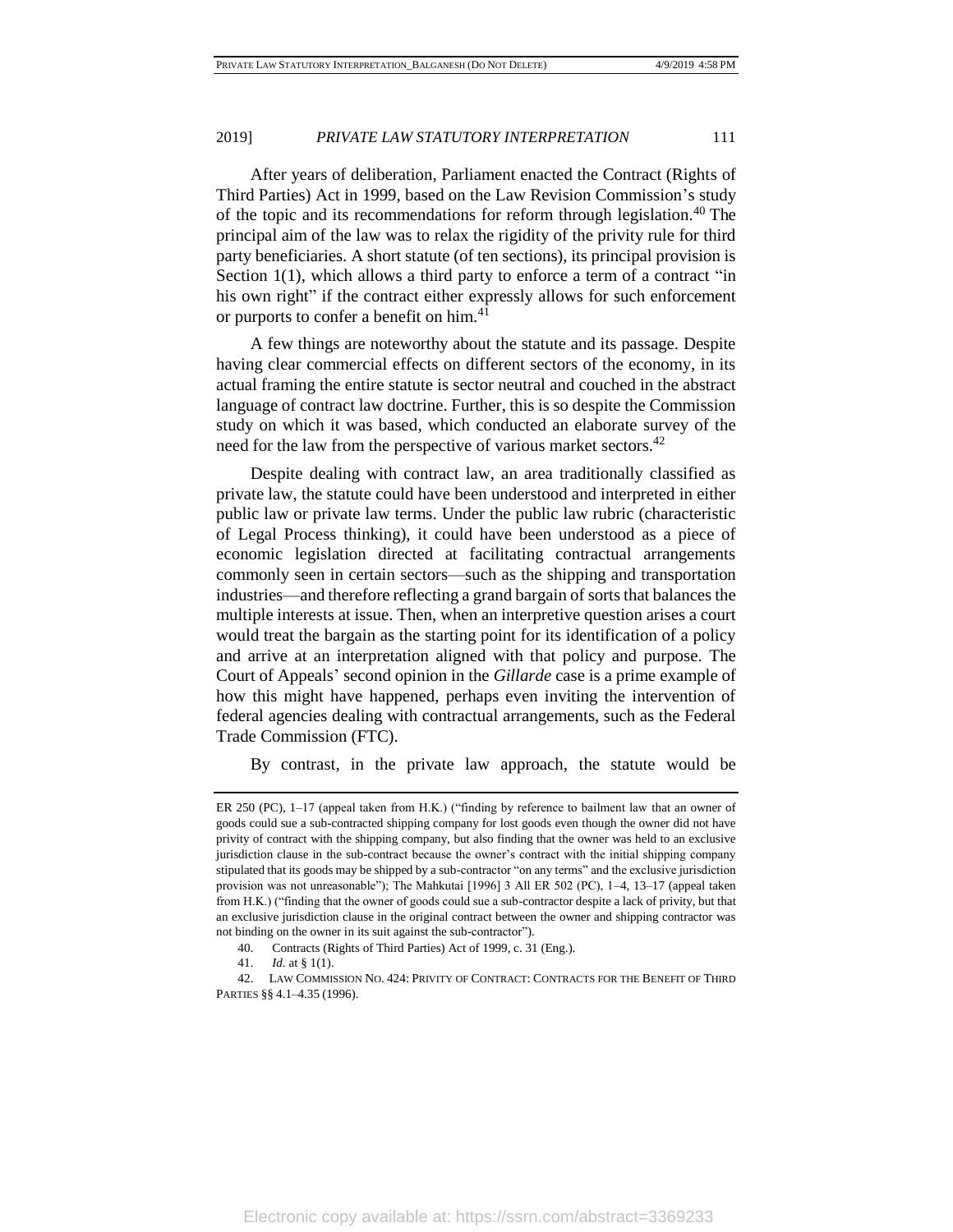understood as itself driven by the contract law principle of prioritizing contractual intent over all else absent concerns of morality or public policy. The legislation would thus be seen as simply allowing contractual intent to override concerns about privity and consideration, when abundantly clear a simple rearrangement of horizontal contract law principles. The interpretive approach accompanying this understanding would eschew any reference to an external/market purpose or policy underlying the statute and defer to contract law principles rather than a legislative policy, if any.

Indeed, scholarly analyses and interpretation of the statute have almost uniformly treated the statute as a private law enactment and attempted to analyze it using the rubric of contract law principles.<sup>43</sup> Even those critical of the Act appear to concede that it is best understood as a principle-driven legislation, and that attempting to understand it in terms of overarching commercial policy is futile.<sup>44</sup> One private law scholar takes issue with the statute's deviation from the traditional rationales and principles for private law liability in the common law, arguing that the mere reliance on contractual intent is insufficient as an independent (principled) basis for civil liability.<sup>45</sup> Notably though, this scholar stops well short of identifying the statute in anything but private law terms; to the contrary, his own criticism is premised on the statute being a private law statute. $46$ 

In the years since the enactment of the statute, the few courts interpreting it have almost uniformly understood it in private law terms. The earliest cases interpreting the principal provisions of the statute treated it as applying a purely objective test of contractual intention, an established principle that the statute was seen as incorporating.<sup>47</sup> In one notable case, a plaintiff relied on the statute to claim that it was an identified beneficiary in

<sup>43.</sup> *See*, *e.g.*, Neil Andrews, *Strangers to Justice No Longer: The Reversal of the Privity Rules Under the Contracts (Rights of Third Parties) Act 1999*, 60 CAMBRIDGE L.J. 353, 357–78 (2001) (examining *inter alia* the Act's treatment of determining third party rights, available remedies to third parties, contracting parties' power to rescind, defenses against third party claims, and the scope of third party rights); Catharine Macmillan, *A Birthday Present for Lord Denning: The Contracts (Rights of Third Parties) Act 1999*, 63 MOD. L. REV. 721, 723–738 (2000) (discussing *inter alia* the contracting parties' ability to "gift" or limit third party rights, potential difficulties for third parties to enforce their rights, and the relaxation of consideration); Robert Stevens, *Contracts (Rights of Third Parties) Act 1999*, 120 L. QUART. REV. 292 (2004).

<sup>44.</sup> Stevens, *supra* note 43, at 323 (noting how "the Act has left English law in an incoherent state.").

<sup>45.</sup> Kincaid, *supra* note \_\_, at 46-47.

<sup>46.</sup> *Id.* at 47. He nevertheless does suggest that the Act appears to be more concerned with collectivist considerations than private law ones.

<sup>47.</sup> Nisshin Shipping Co. v. Cleaves & Co. [2003] EWHC (Comm.) 2602 (Eng.); Laemthong Int'l Lines Co. v. Artis [2005] EWHC (Comm.) 1595 (Eng.).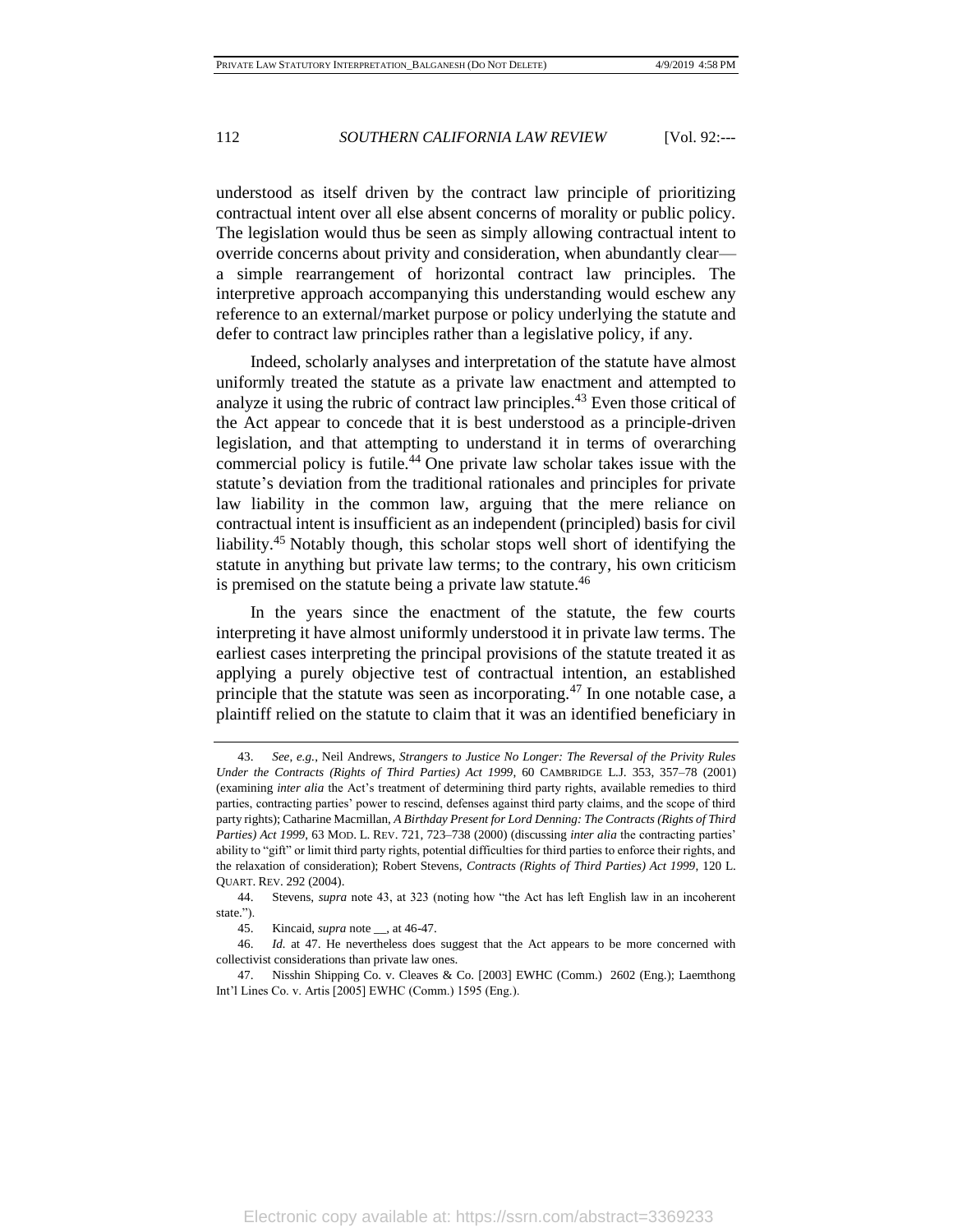a transfer agreement between two corporations.<sup>48</sup> The agreement had the transferee assume any liabilities of the transferor, and made the transferee agree to complete any outstanding customer orders. The plaintiff sought to argue that this satisfied the statute's requirement that the beneficiary be "expressly identified."<sup>49</sup> The court disagreed, and in so doing rejected a plausible argument grounded in consumer protection policy, though noting that the "temptation" to accept such logic was "great".<sup>50</sup> Instead, the court relied on the logic that the statute was clear about the distinction between an identified and an unidentified class, and sought to limit its relaxation of the privity doctrine to the former; again, in keeping with the idea that contractual intention was the principle at the root of the legislation.

The U.K. Act thus illustrates the working of a statute that was selfconsciously designed as a private law statute and interpreted and understood by courts and scholars as such. In dealing with the statute, courts' and scholars' interpretive focus has been on the basis and logic for the private cause of action brought by the third party, and for which they have made primary resort to contract law principles, eschewingcat times consciously reference to collectivist goals and ideals.

#### B. U.K. AND U.S. COPYRIGHT LEGISLATION

Given that the Act of 1999 was in an area traditionally thought of as private law to begin with, it may seem altogether unsurprising that courts (and scholars) interpret it using private law ideas and principles. Additionally, drawing a comparison to U.S. courts' approach on similar issues poses obvious difficulties since general contract law remains an area beyond the purview of federal legislation except under rare circumstances relating to national concerns (e.g., PACA). Highlighting the divergence in interpretive approaches between U.S. and U.K. courts more fully necessitates looking to an area that (a) presents comparable statutes in both jurisdictions, and (b) is amenable to both public law and private law interpretations such that the adoption of one over the other is a matter of choice. Copyright law fits both criteria rather well and evinces this divergence between the two jurisdictions.

The most recent copyright statutes in both countries were enacted within a decade of each other, the U.S. Act in 1976,<sup>51</sup> while its U.K.

<sup>48.</sup> Avraamides v. Colwill [2006] EWCA (Civ) 1533 (Eng.).

<sup>49.</sup> Act of 1999, § 1(3).

<sup>50.</sup> Avraamides [2006] EWCA (Civ) 1533, at ¶ 18.

<sup>51.</sup> Copyright Act of 1976, Pub. L. No. 94-533, 90 Stat. 2541.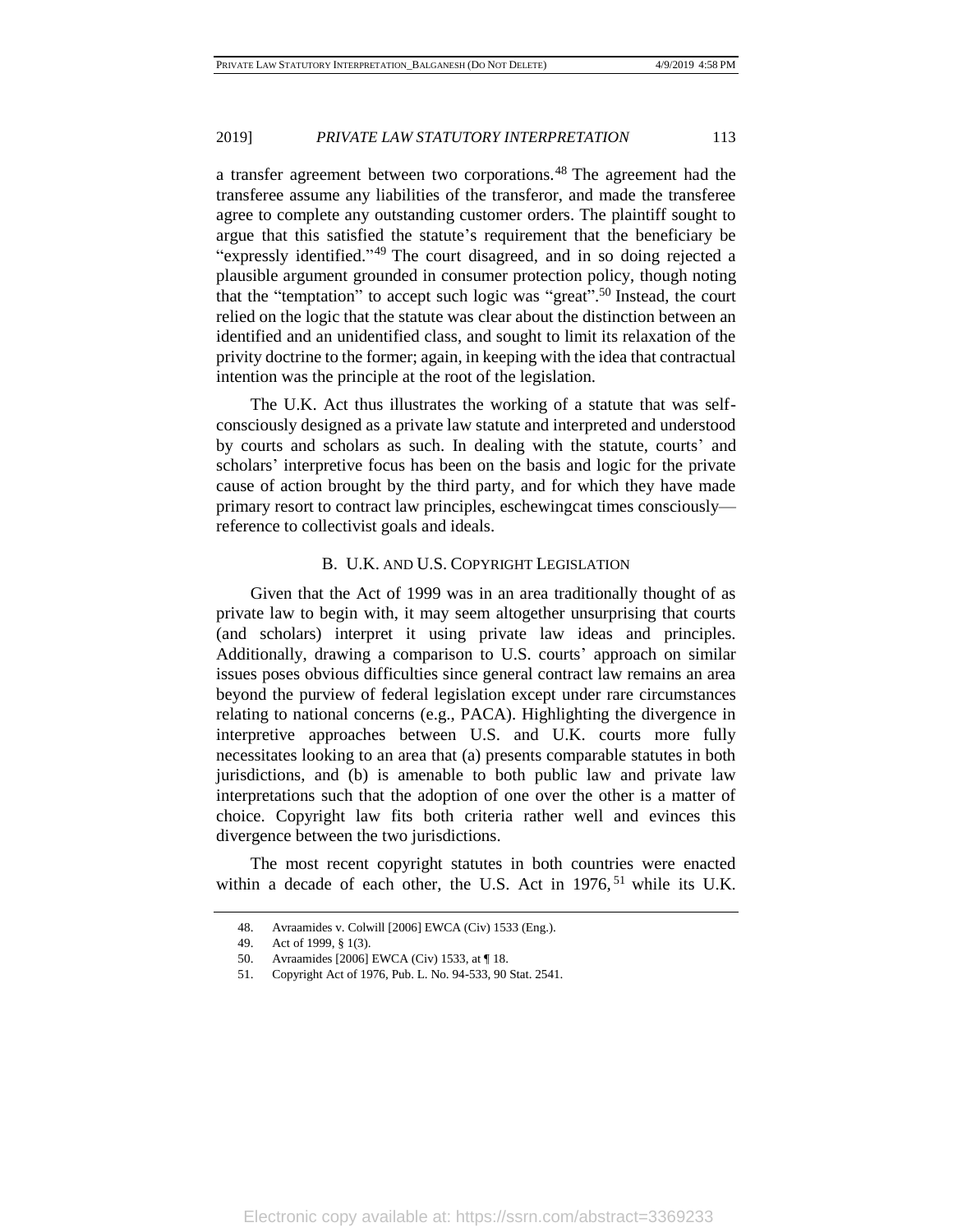counterpart in 1988. <sup>52</sup> Both are elaborate pieces of comprehensive legislation that build on prior statutes and case law. Covering the entirety of copyright law in order to compare how courts have approached interpreting the statute in the two countries is well beyond the scope of this paper. Consequently, the discussion that follows focuses on two important domains (both covered by the respective statutes) where this divergence is most apparent: joint authorship and originality.

#### 1. Joint Authorship

The phenomenon of multiple authorship is ancient; and yet copyright law around the world has struggled to develop a coherent framework to analyze the practice and accord it appropriate importance. All the same, it remains an excellent example to compare public and private law thinking in so far as it combines elements from contract law, tort law, and property law within the overall skein of copyright's other normative ideals.

The U.S. copyright statute approaches joint authorship through the nature of the work produced through the process, which it defines as "a work prepared by two or more authors with the intention that their contributions be merged into inseparable or interdependent parts of a unitary whole."<sup>53</sup> The U.K. statute—the Copyright, Designs and Patent Act of 1988—does something very similar and defines a work of joint authorship as "a work produced by the collaboration of two or more authors in which the contribution of each author is not distinct from that of the other author or authors." 54

A notable distinction between the two provisions is that the former expressly incorporates a reference to "intention" while the latter does not. Unsurprisingly, this has caused courts to interpret the provisions differently. All the same, one interpretation adopted an overt policy-driven public law approach, while the other treated copyright like the private law institution that it always was as a historical matter.

In the U.S. context, it wasn't until the year 1991 that the provision invited serious judicial scrutiny. In a case brought by the producer of a play against its principal author wherein the former claimed to be a joint author of the play, *Childress v. Taylor*<sup>55</sup>, the Second Circuit was called to interpret

<sup>52.</sup> U.K. Copyright, Designs and Patents Act 1988, c. 48.

<sup>53.</sup> 17 U.S.C. §101 (definition of "joint work").

<sup>54.</sup> CDPA 1988, § 10(1) (defining a "work of joint authorship").

<sup>55.</sup> 945 F.2d 500 (2d Cir. 1991).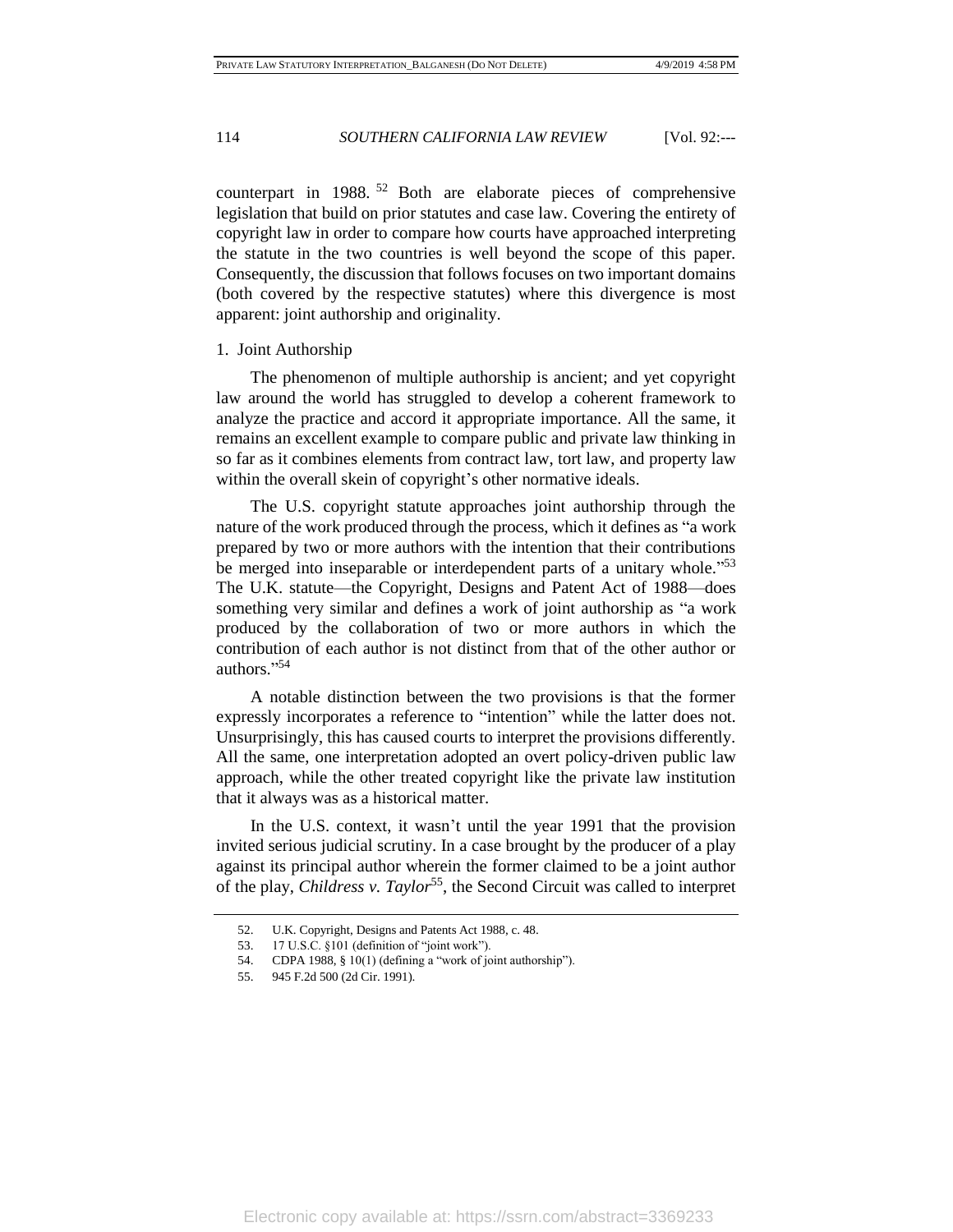the statute's requirements for joint authorship. In so doing, the court concluded that most of the statutory definition of the idea was "straightforward" except for its emphasis on intention,<sup>56</sup> for which it looked to the legislative history accompanying the enactment of the 1976 Act, which noted that "the touchstone here [i.e., in the definition] is the *intention, at the time the writing is done*, that the parts be absorbed or combined into an integrated unit." <sup>57</sup> Using this language, the court then concluded that the requirement of intention was so overarching that a collaboration as such was insufficient to generate joint authorship unless the requisite intention could be independently proven.<sup>58</sup>

The court's rationale for this interpretation was to avoid joint authorship being extended to "many persons who are not likely to have been within the contemplation of Congress" because it would allow an individual making a minimal contribution to the work to unfairly claim an "undivided half interest" in the work.<sup>59</sup> This last set of considerations had little to do with the nature and form of the collaboration at issue, the process through which the work was created, or indeed the text of the statutory provision; it was instead motivated by an important policy consideration: avoiding contributors from overreaching in their claims, which would itself deter additional collaboration and joint authorship. Signaling the need for a higher threshold—in the nature of proof of intention—was thus meant to send a signal for the future.

The court's interpretation was thus driven by its identification of a policy-rationale, and was overtly collectivist in orientation in that it was more about Congress' presumptive concerns with contributor overreach. Missing altogether in the opinion, even if intention were taken as central to the provision, was any reference to what such intention was meant to serve and its role as a mechanism of evidencing a common design, a *consensus ad idem*, an idea well developed in contract law.

The *Childress* opinion is to be contrasted with how courts in the U.K. have interpreted the definition of a joint work under the 1988 Act. In a 2003 case, *Hodgens v. Beckingham*,<sup>60</sup> the Court of Appeals was asked to consider introducing the idea of intention into the definition, as an implicit requirement underlying the idea of a collaboration. Specifically, the court

<sup>56.</sup> *Id.* at 505.

<sup>57.</sup> H.R. REP. NO. 94-1476, § 201, at 120 (1976).

<sup>58.</sup> Childress, 945 F.2d at 505–06.

<sup>59.</sup> *Id.* at 507.

<sup>60.</sup> [2003] EWCA (Civ) 143 (Eng.).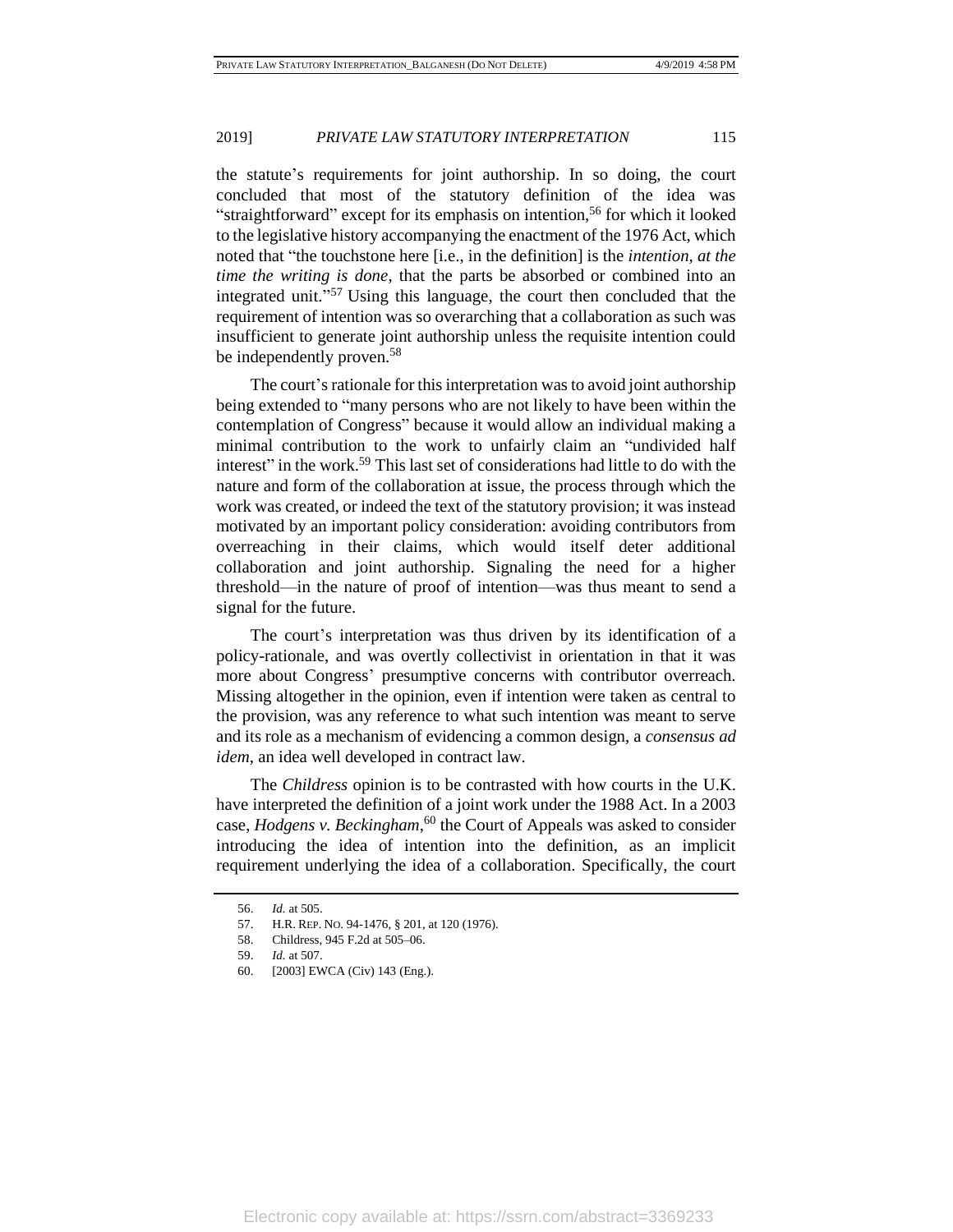was asked to follow the example of *Childress*. <sup>61</sup> It balked at the idea, noting that the logic of *Childress* was entirely policy-driven, and premised on the belief that Congress would have wanted to limit joint authorship. U.K. courts, the Court of Appeals concluded, were to limit themselves to the statute and principles implicit within it, rather than delving "into the uncertain realms of policy."<sup>62</sup>

Rejecting a policy-driven approach, as the U.K. courts have, is a far cry from suggesting that they instead do no more than apply the plain text of the provision. To the contrary, U.K. case law has embellished the statutory definition as well, but in doing so has looked entirely to principles internal to the idea of joint authorship and collaborative design. The High Court decision of *Martin v. Kogan*<sup>63</sup> offers a useful contrast in so far as it addressed the same question as *Childress*, namely whether there needed to be a sufficiency threshold for a contribution to qualify for joint authorship. In answering that in the affirmative, the court chose to look at the idea of authorship and derive from it the principle that each type of work (literary, artistic, etc.) had a "primary skill" associated with its creation, and that for a joint work each author had to contribute a substantial amount of primary skill. <sup>64</sup> While "secondary skills" did not imply the absence of joint authorship, they nevertheless made its occurrence difficult owing to evidentiary reasons relating to copyright's protectability doctrines.<sup>65</sup> The court in *Martin* also emphasized that joint authorship was related to the idea of co-ownership, but that as with co-ownership there could well be disparate shares of ownership involved, which required an apportionment.<sup>66</sup>

Relying thus on principles drawn from (i) the nature of authorship (i.e., skills involved), (ii) the connection between authorship and ownership (i.e., apportionment), and (iii) the centrality of copyright's protectability rules (i.e., secondary skills and substantiality), the court arrived at nearly the same place as *Childress*. Yet, its logic was principle-oriented, driven by the interior design of authorship and ownership, and eschewed *any* reference to a collective legislative design that it was merely seeking to give effect to for the collective good.

- 65. *Id.* at ¶ 51.
- 66. *Id.* at ¶ 53.

<sup>61.</sup> *Id.* at ¶ 52.

<sup>62.</sup> *Id.* at ¶ 53.

<sup>63.</sup> [2017] EWHC (IPEC) 2927 (Eng.).

<sup>64.</sup> *Id.* at ¶ 44–49.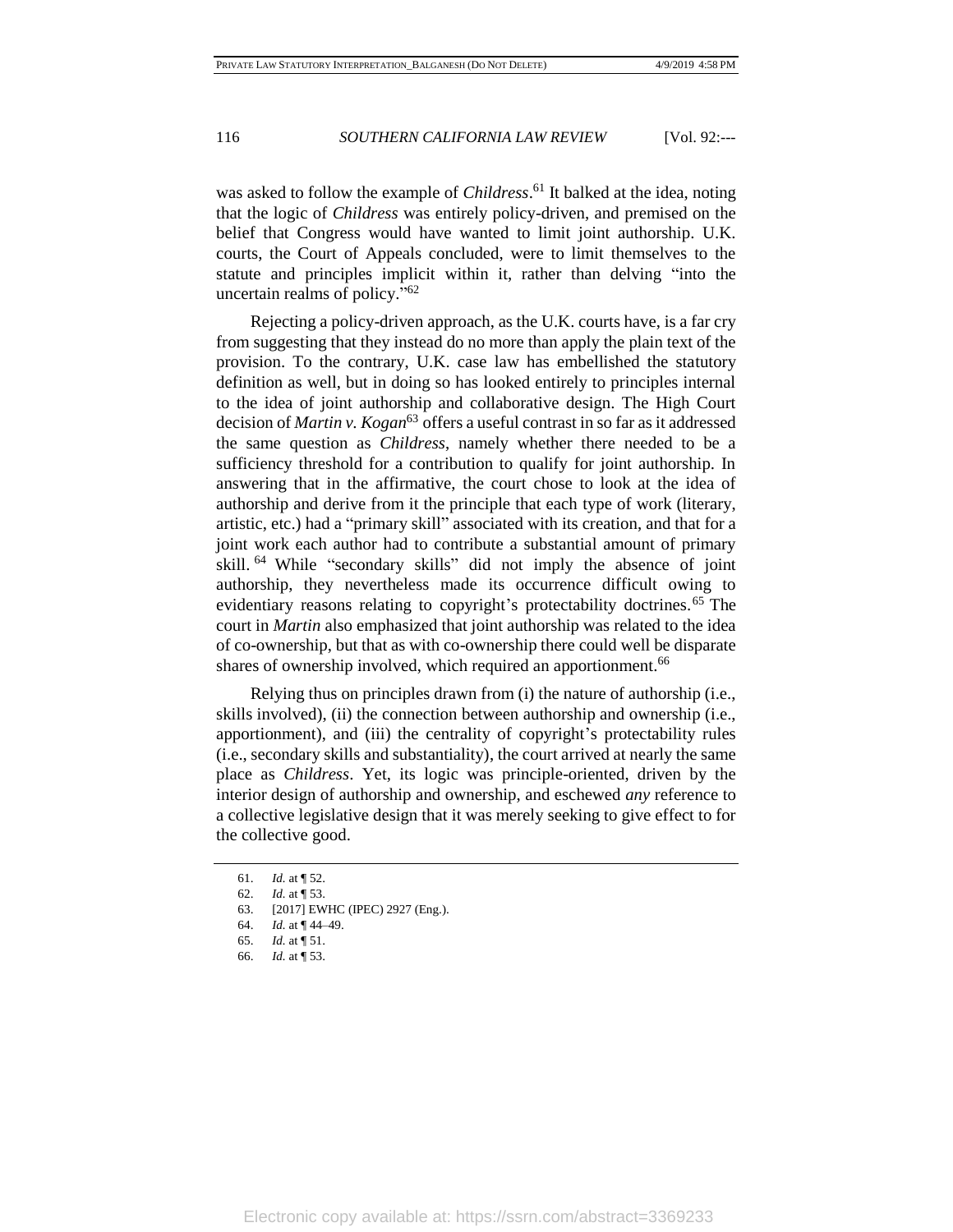#### 2. Originality

The doctrine of originality is copyright's most important protectability requirement. While originally a creation of courts in both countries (i.e., the U.S. and U.K.), the doctrine was later incorporated into their respective copyright statutes—with the understanding that courts could continue to develop it incrementally and contextually as they had before. As a formal matter, originality today therefore derives from the statute but affords courts significant interpretive leeway—akin to common law statutes. <sup>67</sup> This dimension injects an additional point of interest into the comparison.

The U.S. Act of 1976 accords copyright protection to all "*original* works of authorship."<sup>68</sup> The absence of a definition in the statute was intended to allow for the incorporation of the extant judicial understanding of the term.<sup>69</sup> The originality doctrine had evolved in different ways over the lifetime of American copyright law,  $\frac{70}{10}$  but under the 1976 Act it received its most elaborate treatment and interpretation by the U.S. Supreme Court in the case of *Feist v. Rural Telephone Service Co.* <sup>71</sup> *Feist* showcases the dominance of the public law approach to statutory interpretation and construction and a rather complete disregard of private law ideals during that process.

*Feist* involved the question of whether a telephone directory was copyrightable when it was nothing more than a compilation of facts. In a pathbreaking move, the Court departed from the doctrine as it had been understood previously and added a requirement of "minimal creativity" to it, noting that "originality. . . means only that the work was independently created by the author (as opposed to copied from other works), and that it possesses at least some minimal degree of creativity." <sup>72</sup> The Court's logic for this interpretation, which it drew from past precedent, was the text of the Constitution.<sup>73</sup> Reading the Constitution's mandate that copyright "promote

72. Feist, 499 U.S. at 345.

<sup>67.</sup> Common law statutes are those that delegate law-making to courts. *See* Frank H. Easterbrook*, Statutes' Domains,* 50 U. CHI. L. REV. 533, 544 (1983).

<sup>68.</sup> 17 U.S.C. § 102(a) (2015).

<sup>69.</sup> H.R. REP. NO. 94-1476, *supra* note 57, at 51.

<sup>70.</sup> For a wonderful historical account of this evolution, see Oren Bracha, *The Ideology of Authorship Revisited: Authors, Markets, and Liberal Values in Early American Copyright*, 118 YALE L.J., 186 200–24. (2008).

<sup>71.</sup> Feist Publ'ns Inc. v. Rural Tel. Serv. Co., 499 U.S. 340 (1991). For commentary on the case, see Jane C. Ginsburg, *No "Sweat"? Copyright and Other Protection of Works of Information after Feist v. Rural Telephone*, 92 COLUM. L. REV. 338 (1992) (a commentary on the Feist case); Jessica Litman, *After Feist*, 17 U. DAYTON L. REV. 607 (1992); Howard B. Abrams, *Originality and Creativity in Copyright Law*, 55 L. & CONTEMP. PROBS. 3 (1992).

<sup>73.</sup> *Id.* at 346 ("[o]riginality is a constitutional requirement.").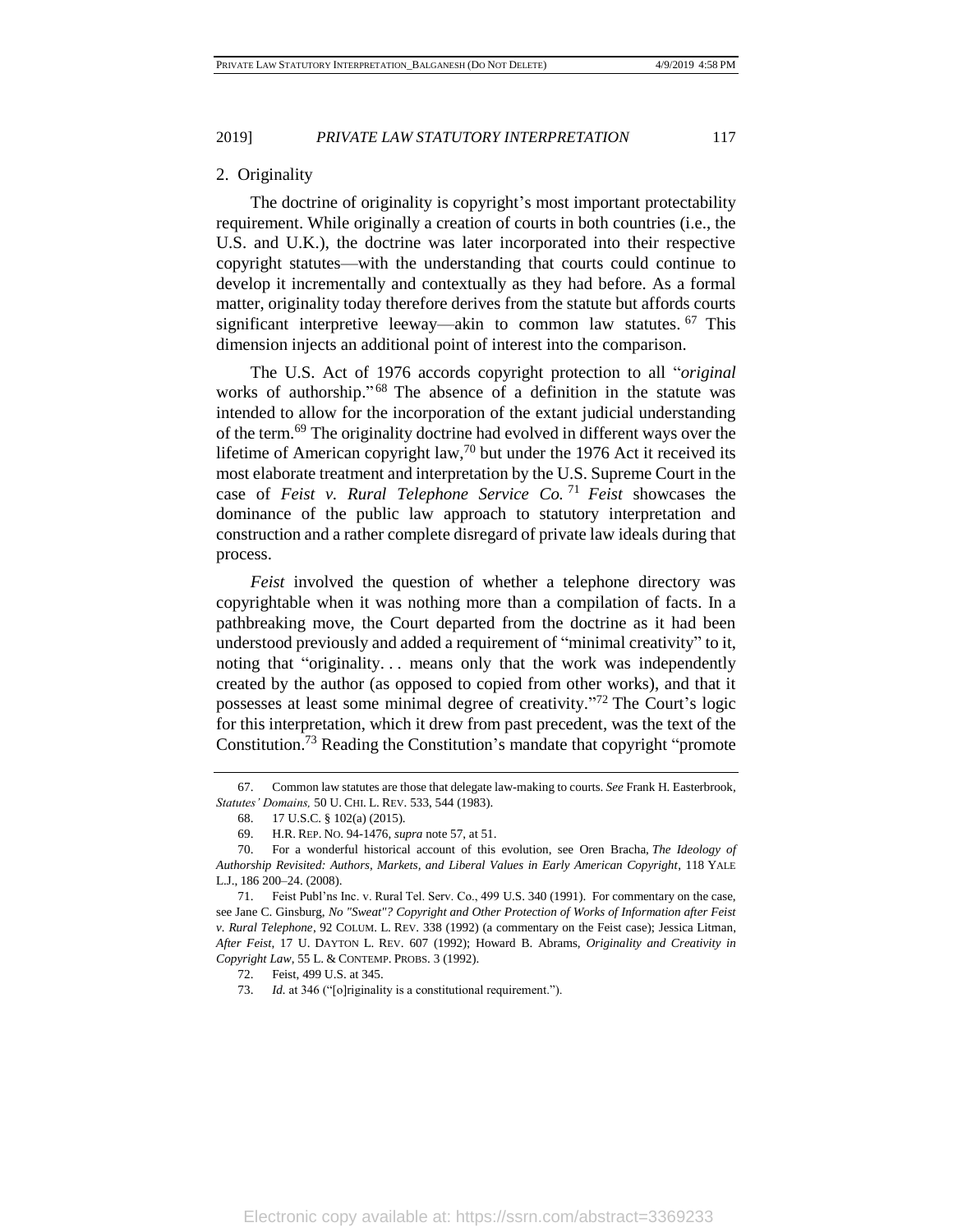the Progress of Science and useful Arts," the Court concluded that an originality requirement that focused on a minimal level of creativity and eschewed a bare reliance on creative labor was essential. <sup>74</sup> The Court's construction was therefore "the means by which copyright advances the progress of science and art."<sup>75</sup>

*Feist*'s invocation of the Constitution to interpret originality in a manner that denies protection to pure works of information has been understood as "implement[ing] a policy favoring general, free access to disclosed data," and seen as driven by an impulse to reorient law-making power between Congress and the courts.<sup>76</sup> Leaving aside the merits of the actual originality standard set out in the opinion, *Feist*'s decision to look to the primary source of public policy (i.e., the Constitution) for guidance, rather than to copyright's internal principles is quite telling. In constitutionalizing an established copyright law doctrine, it effectively confirmed the primacy of copyright policy (as defined in the constitution) over any of the doctrine's underlying principles: a rather direct and bold instantiation of the Legal Process approach.

Just what might those principles have been instead? For that, we merely have to look to how U.K. courts have approached the question. Since the early twentieth century, English courts have consistently held that originality in copyright law was primarily a question of individual skill and effort in the production of expression.<sup>77</sup> As long as an author applied skill and labor in the creation of a work, such that it might be said to have originated with that author, the standard was satisfied.<sup>78</sup> This approach might be understood to embody the principle of "skill and effort origination" emanating from copyright's fundamental idea of authorship, predicated on the connection between creator and work.<sup>79</sup> The approach consciously abandons any assessment of the merits of the work, which the *Feist* court implicitly adopted in its emphasis on the work showing a minimal amount of creativity.

<sup>74.</sup> *Id.* at 349–50.

<sup>75.</sup> *Id.* at 350.

<sup>76.</sup> Ginsburg, *supra* note 71, at 339.

<sup>77.</sup> *See, e.g.*, Univ. of London Press v. Univ. Tutorial Press [1916] 2 Ch 601, at 609–10 (Eng.); Walter v. Lane [1900] AC 539 (Eng.); Ladbroke (Football) Ltd. v. William Hill (Football) Ltd. [1964] 1 All ER 465.

<sup>78.</sup> *Cf.* Andreas Rahmatian, *Originality in UK Copyright Law: The Old "Skill and Labour" Doctrine Under Pressure*, 44 INT'L REV. INTELL. PROP. & COMPETITION. L. 4, 13 (2013) (reading an element of Locke's labor theory of ownership into this understanding of originality, which seems a little far-fetched.).

<sup>79.</sup> For more on this connection and its normative dimensions, see Shyamkrishna Balganesh, *Causing Copyright*, 117 COLUM. L. REV. 1, 11–34 (2017).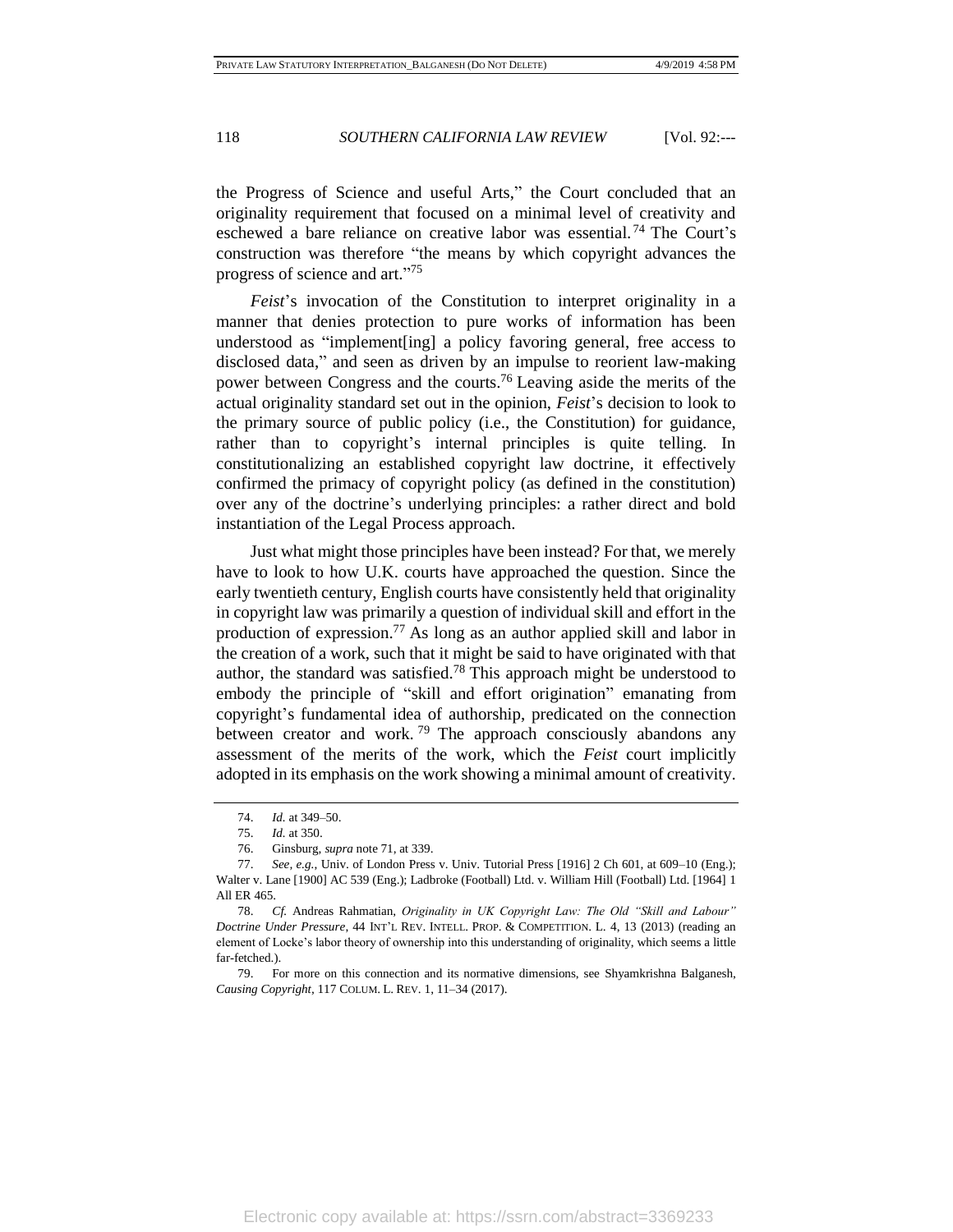U.K. courts have had little problem applying this interpretation of originality to the Act of 1988. They have extended it to databases as well, emphasizing that the test involves assessing the "process of creation and the identification of the skill and labour that has gone into it."<sup>80</sup> Once significant effort, skill, and time are seen to have been applied in the process of creating a work, the requirement is seen as satisfied since the individual has effectively become the author of the work. Under the influence of EU law, courts have insisted that the standard requires that the work bear the imprint of the author's "own intellectual creation," which does not modify the prior standard significantly. <sup>81</sup> If anything, it reiterates the "skill and effort origination" principle that the U.K. originality doctrine has been crafted on.

In practice and application, little may turn on the difference between the two countries. Yet, it represents a fundamental divergence in the interpretation and understanding of the doctrine. In theory, a work (e.g., such as the telephone directory in *Feist*) could be denied copyright protection in the U.S. for being insufficiently creative in its result, while it would obtain protection in the U.K. for reflecting the own skill and labor of its compiler in its process of creation. And the former outcome would have been driven by the policy of using copyright to promote the progress of the sciences and useful arts, while the latter would remain rooted in the principles of authorship, skill, and effort origination that it embodied. Leaving aside which one is preferable, the methodological divergence in approach is obvious.

\* \* \*

The copyright statute is thus for the most part treated as a private law statute in the U.K. (and indeed in most other common law countries), where the rights of the individual creator and his/her interactions with others forms the focal point of the analysis, and from which doctrines are interpreted and expounded on in a principled manner. Courts do of course occasionally look to the broader socio-economic objectives of the law—its policy—in their analysis, but rarely ever do they either start with this policy in their interpretation of the law, or let the policy override existing principles. In the U.S., the opposite is true. The law's overarching goals—often drawn from congressional reports accompanying the legislation, economic theory, or the text of the Constitution—operate as starting points for the analysis and often function as complete substitutes for principles. While it would be a far cry to

<sup>80.</sup> The Newspaper Licensing Agency Ltd. v. Meltwater Holding B.V. [2010] EWHC (Ch) 3099, at ¶ 71.

<sup>81.</sup> Rahmatian, *supra* note 78, at 25–29.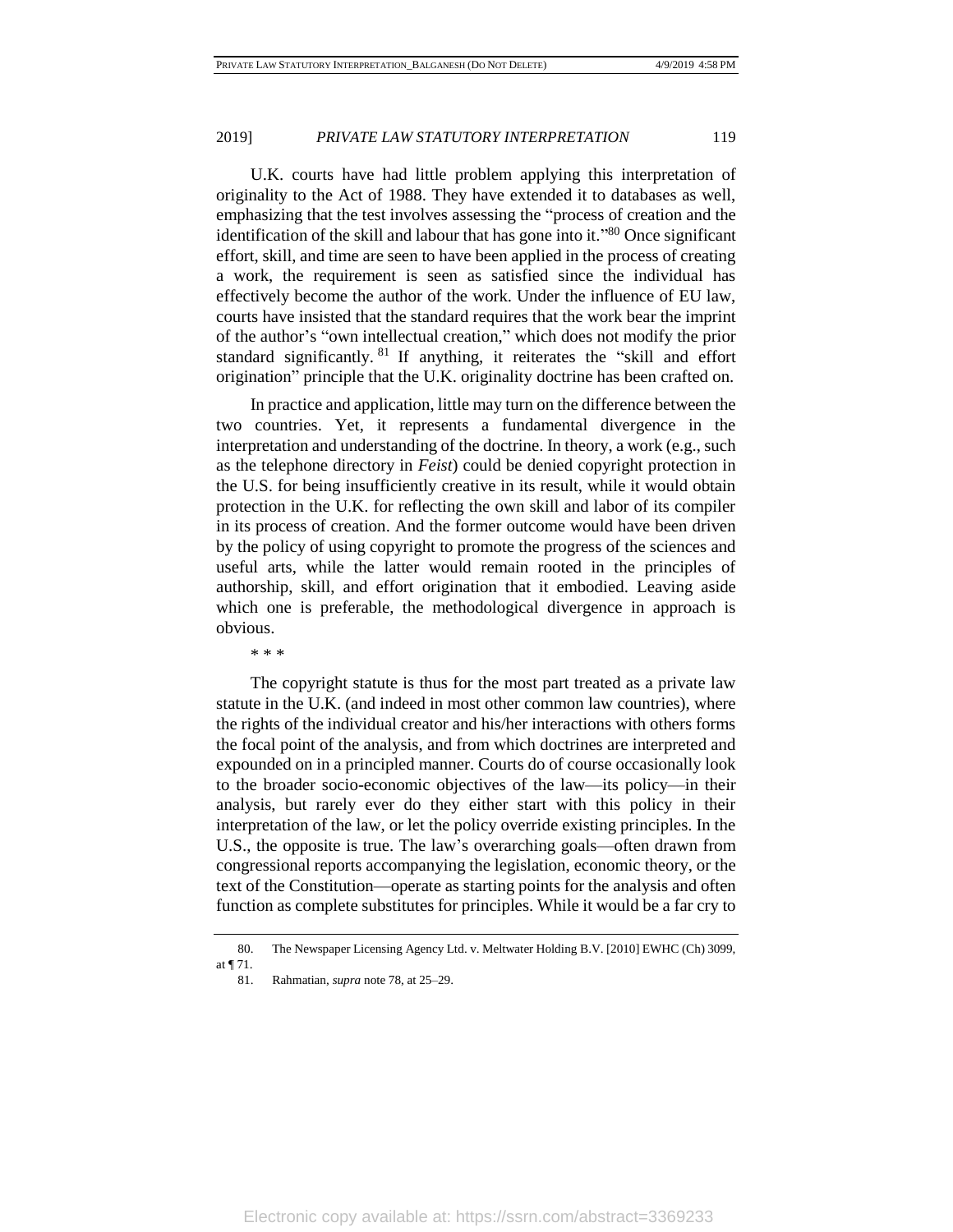suggest that this has had the effect of converting U.S. copyright law into an area of public law, it is certainly the case that interpretations of the U.S. copyright statute readily partake of the legal process phenomenon of public law statutory interpretation, which has an overtly collectivist orientation rather than one that is individualist and focused on the author's rights and allied obligations.

#### III. PRIVATE LAW VALUES IN STATUTORY INTERPRETATION

Obviously, the methods of private law statutory interpretation merit application to statutes when the interpreter determines that the statute incorporates ideals and values from private law thinking. This is most likely to be the case when (i) the statute creates a private cause of action for a new wrong, or (ii) is parasitic on an area of the law traditionally understood as private law in orientation.

It bears emphasizing that a statute need not abjure all collectivist ideals for courts to see it as incorporating private law elements. This is especially true of statutes that fall under the first category above, involving the creation of a new wrong and corresponding private cause of action. Antidiscrimination statutes, such as Title VII, are good examples here. Deriving from the constitutional goal of equality, the statute works by creating a private wrong and rendering it actionable by the individual harmed. The collectivist ideal at its heart interacts with the private harm and wrong that it identifies to produce a confluence of normative ideals, and interpretations of the statute would do well to avoid ignoring the private law ideals that it incorporates.<sup>82</sup>

This then brings us to the obvious task of identifying these "private law values" that interpretations of private law statutes and provisions should pay attention to. The remainder of this Part provides a brief overview of three such values; and while more may indeed exist these three remain central to the functioning of private law statutes and are worthy of recognition in the interpretive process.

#### 1. Redressive Autonomy

A hallmark of numerous statutes is their allowance for a private cause of action, when a breach of a statutory obligation or directive results in harm.

<sup>82.</sup> For an important account making this move and emphasizing the role of private law and considerations of individualism in discrimination law, see generally Sophia Moreau, *What is Discrimination?*, 38 PHIL. & PUB. AFFS. 143 (2010).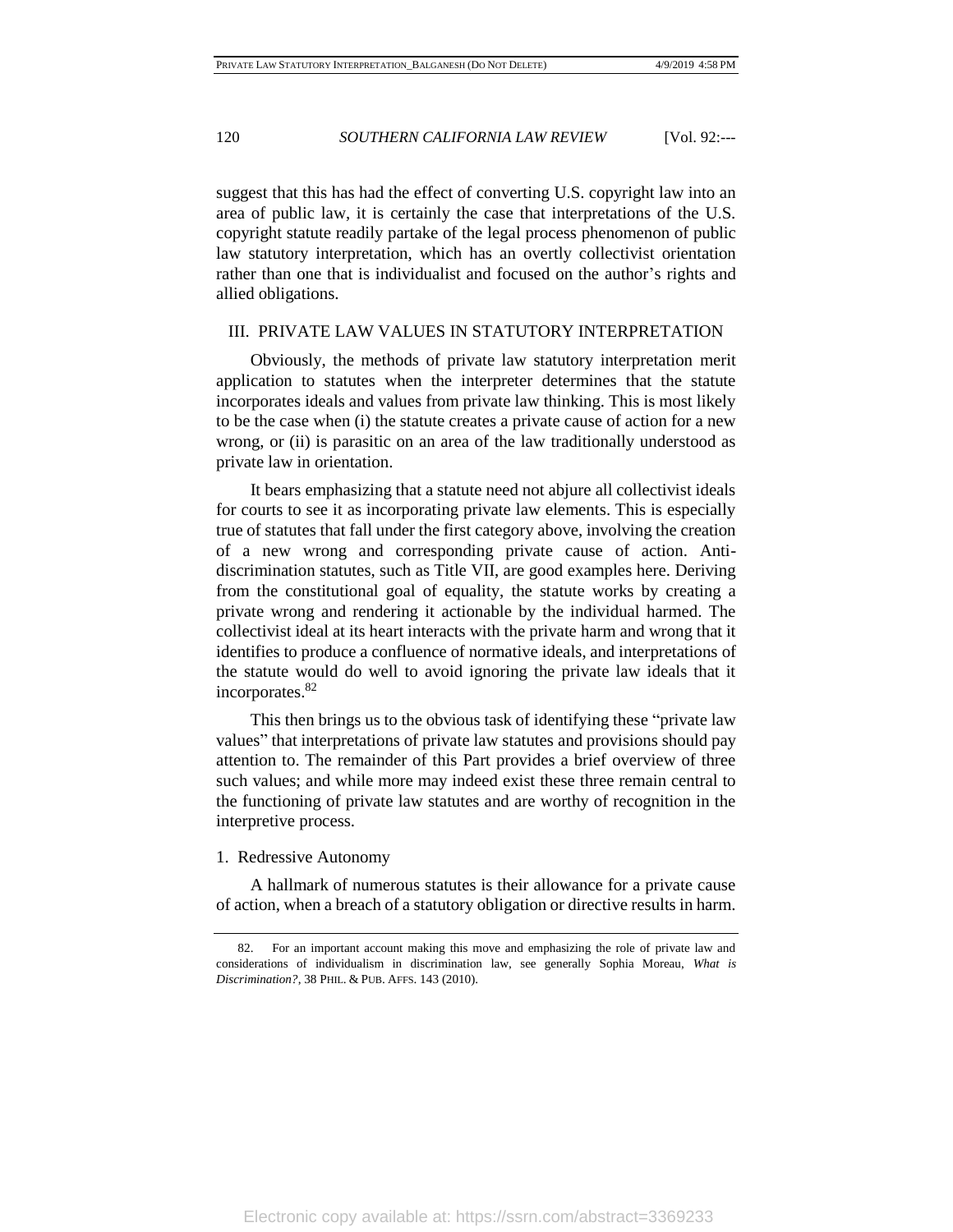Civil rights legislation, <sup>83</sup> antitrust law, <sup>84</sup> *qui tam* statutes, <sup>85</sup> intellectual property statutes,  $86$  environmental legislation,  $87$  just to name a few all embody important private actions that afford parties a mechanism of civil redress against wrongdoers. As a general matter, these provisions have been understood almost entirely in public law terms, as embodying what scholars have long described as a mechanism for a "private attorney general" which is generally defined as "a plaintiff who sues to vindicate public interests not directly connected to any special stake of her own."<sup>88</sup> This definition captures the collectivist stance in the understanding of private enforcement provisions, which are thus seen as doing nothing more than allowing an individual to stand-in for the state and enforce collectivist ideals and concerns. In this understanding the state is seen as using private individuals as a mere means towards it collective end, and that use (so to speak) adds no normative content of its own.

As should be apparent, this approach denies altogether the autonomy of the private individual in the overall skein of the statute. By assuming that the right set of monetary incentives will motivate actors to bring actions whenever there is a sufficient recovery at stake, it undervalues the complex set of motivations that ordinarily accompany a private lawsuit and the claims made therein.<sup>89</sup> In other words, it fails to recognize that there could well be reasons—deriving from the horizontal relationship that a private action entails—for an individual to bring or forego a private action *even when* there is a clear basis for recovery. Sometimes the norms of human interaction involve tolerating otherwise clear breaches of the law, for relational reasons.<sup>90</sup> And in so doing, the toleration produces its own set of norms that make their way into conventional morality.<sup>91</sup>

A private law approach to such private enforcement provisions would

90. This is the premise of an idea in copyright law that identifies a set of exceptions produced entirely by creators tolerating acts of infringement by choosing not to enforce them, for a variety of different reasons. *See* Tim Wu, *Tolerated Use*, 31 COLUM. J.L. & ARTS 617 (2008); Shyamkrishna Balganesh, *The Uneasy Case Against Copyright Trolls*, 86 S. CAL. L. REV. 723, 752 (2013).

91. Balganesh, *supra* note 90, at 760.

<sup>83.</sup> 42 U.S.C. § 1983 (2012).

<sup>84.</sup> 15 U.S.C. § 15 (2012).

<sup>85.</sup> 31 U.S.C. § 3730(b) (2012).

<sup>86.</sup> 17 U.S.C. § 501 (2012); 35 U.S.C. §271 (2012).

<sup>87.</sup> 42 U.S.C. § 7604 (2012).

<sup>88.</sup> *See* Trevor W. Morrison, *Private Attorneys General and the First Amendment*, 103 MICH. L. REV. 589, 590 (2005).

<sup>89.</sup> Much of this thinking relies on the idea of a rational actor motivated entirely by individual self-interest, measured in terms of costs and benefits. *See* SEAN FARHANG, THE LITIGATION STATE: PUBLIC REGULATION AND PRIVATE LAWSUITS IN THE U.S. 3, 23–24 (2010).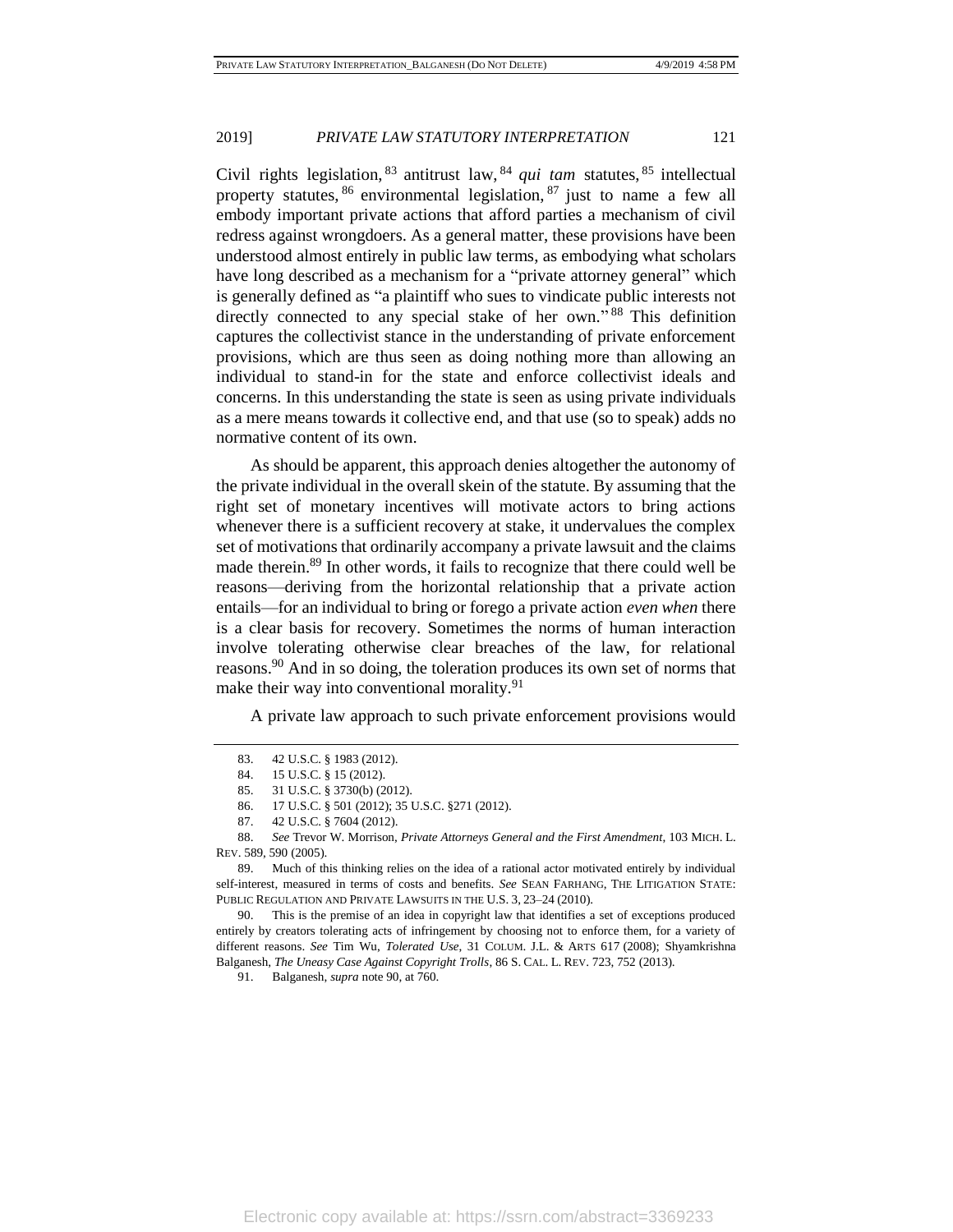instead recognize the intrinsic autonomy of the private actor involved, a form of autonomy best described as "redressive autonomy." Recognizing this autonomy would in turn allow the analysis to move away from the banal treatment of such actions as driven entirely by public interest considerations. It would instead acknowledge the complex relational dimensions involved in the action and the set of norms and values at stake in such actions, which may not be to the exclusion of the public interest but can at times certainly influence or modulate it.

#### 2. Individuation of Directives

Individuation refers to the idea that private law, at its core, operates by creating individual private rights and obligations. They are private in the sense that they have a normative existence that is analytically independent of the state, and operate relationally between parties at the horizontal level. Private law statutes thus work by creating rights and duties between parties. Yet, after such formal creation, these rights and duties operate between the parties on their own quite independently of the state—through market and non-market interactions and other forms of interpersonal relationships. An exclusive focus on statutes as nothing more than embodiments of collective ideals ignores the centrality of such individuation that statutes can indeed produce.

Individuation can emanate from a statute, when it is the starting point for an area of law such as it is with copyright. Here, the statute sets up a framework of author's rights and copier's obligations; yet thereafter authors, copiers, and other actors interact and deal with each other on a regular basis without the direct involvement of the statute or the state.<sup>92</sup> To be sure, this doesn't mean that the possibility of state action doesn't loom large over such interactions, just that the interactions assume a life of their own at the individual—rather than collective—level, which is of the missed in the public law approach to interpretation. At other times, a statute may be parasitic on a pre-existing set of interpersonal interactions. Legislation in the domain of contract law is a good example.<sup>93</sup> Here, readings of the statute again need to be sensitive to the individuated sub-structure that they are premised on and the manner in which that individual interaction is likely to

<sup>92.</sup> Undoubtedly, they do so in the shadow of the law. Robert H. Mnookin & Lewis Kornhauser, *Bargaining in the Shadow of the Law: The Case of Divorce*, 88 YALE L.J. 950 (1979).

<sup>93.</sup> Such as it was the with the Uniform Commercial Code, which built on existing contract law rules and self-consciously enabled courts to continue to develop common law rules in its domains. For a fuller account, see Roger J. Traynor, *Statutes Revolving in Common-Law Orbits*, 17 CATH. U.L. REV. 401 (1968).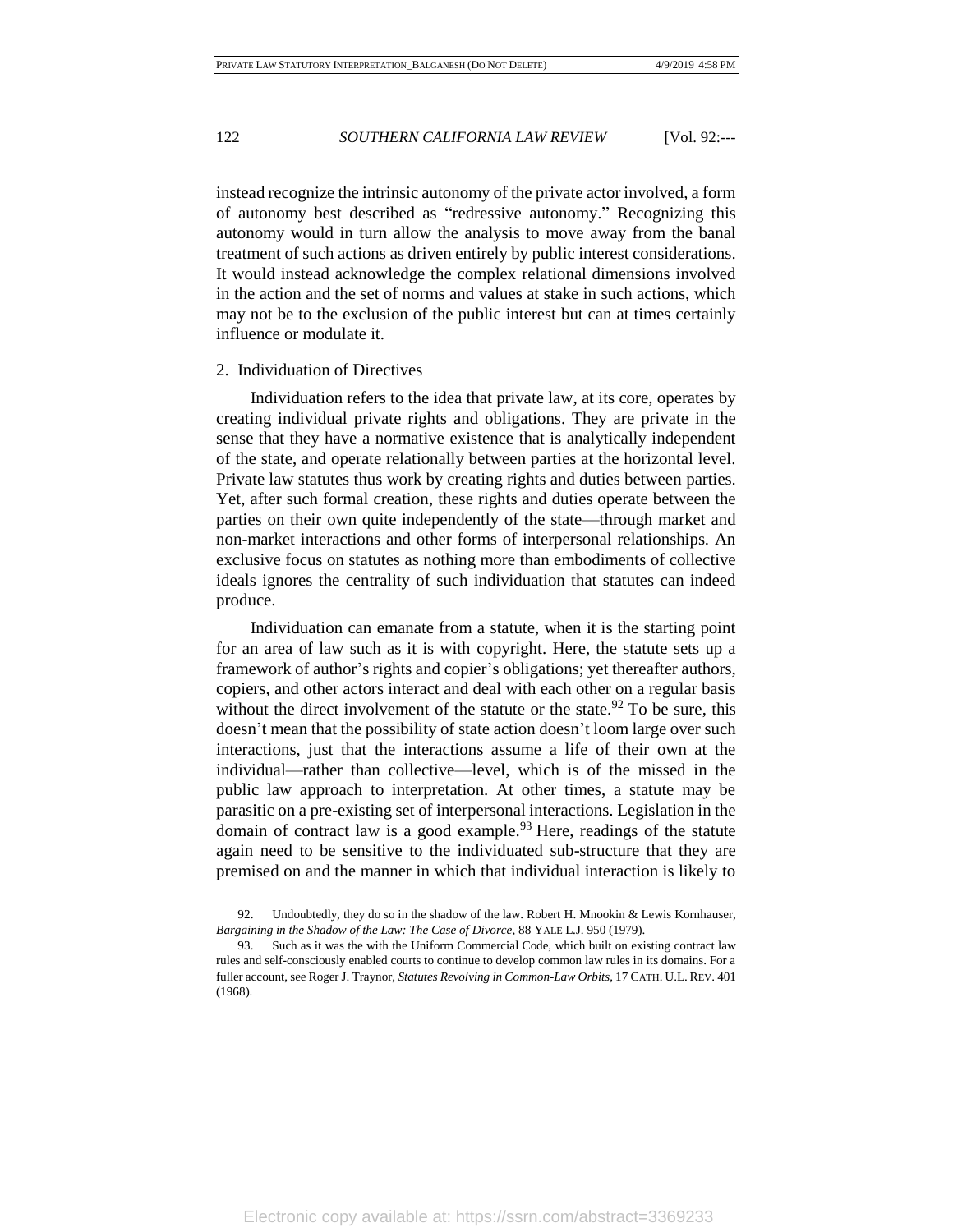be affected and impacted by its terms.

To be clear, recognizing the importance of individuation private law statutes does not require jettisoning collective ideals and goals in the interpretive process. Instead, it recognizes a separate set of messages that the provision communicates to actors shaping their lives and interactions around the statute's rights and responsibilities that operate at the level of the individual.

#### 3. Principled Horizontal Coherence

A third value of importance involves the repudiation of an idea that was central to Henry Hart's thinking about statutes—namely, that they could operate as "arbitrary starting points" for the interpretation.<sup>94</sup> In other words, the public law approach assumes that the statutes can identify their own purposes and values (policy), which need to be taken at face value given the supremacy of the legislative as law-making body. Private law statutory interpretation would question this and instead operate on the assumption that the legal directives at issue operate to govern a set of horizontal relationships or interactions, and that they are to be understood and interpreted using principles and values that derive from that horizontality.

A hypothetical example might illustrate this idea. Assume that tomorrow Congress decides to amend the U.S. copyright statute to introduce a provision that defines originality by merely saying, "a work is original if it is created by the author." On its face now, in plain terms originality requires creation. A court—such as *Feist*—reading it in public law terms and looking to the Constitution could interpret the idea of "created" to require an examination of some minimal creativity on the face of the work for it to obtain protection. A private law approach that takes the horizontal coherence of copyright's authorship ideal seriously would instead seek to render the definition compatible with the law's understanding of authorship and its principles for identifying who an author is in different contexts. This interpretation would merely see the originality standard as a continuation of the system's emphasis on author's rights.

The idea of principled horizontal coherence builds on Dworkin's idea of "law as integrity" but in a limited manner.<sup>95</sup> It seeks integrity in the set of ideas and principles underlying the particular private law area at issue and not beyond, but takes seriously the idea that such interpretation must operate as a chain novel, rather than allowing for each provision to become an

<sup>94.</sup> HART & SACKS, *supra* note 10, at lxxx.

<sup>95.</sup> RONALD DWORKIN, LAW'S EMPIRE 226 (1986).